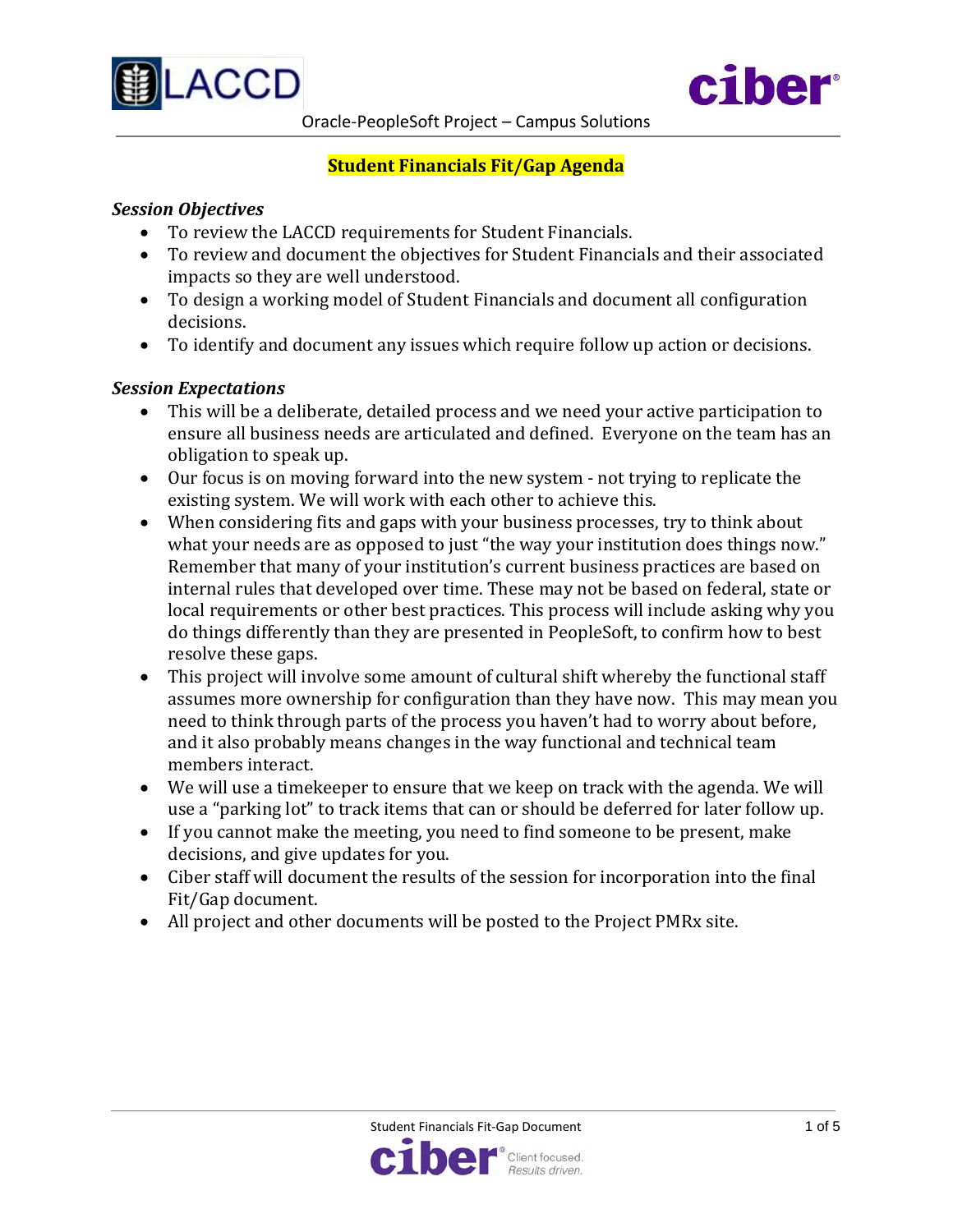



Oracle-PeopleSoft Project – Campus Solutions

| <b>Agenda</b>         |                                          |  |
|-----------------------|------------------------------------------|--|
| <b>Meeting Dates:</b> | January 25, 2013                         |  |
| Location:             | TRD                                      |  |
| <b>Facilitator:</b>   | Sheena Porter, Ciber, Student Financials |  |
| Scribe:               | John Tinney, Ciber                       |  |
| <b>Attendees:</b>     | <b>Business Office Leads/Analysts</b>    |  |

### **January 25, 2013**

**Day 1**

### **STUDENT FINANCIALS SESSION**

| <b>Topics</b>                             |                                         | <b>Begin</b> | End      |
|-------------------------------------------|-----------------------------------------|--------------|----------|
| <b>Welcome and Introductions</b>          |                                         | 9:00 AM      | 9:15 AM  |
|                                           | Session Objectives and Scope            | 9:15 AM      | 9:30 AM  |
| <b>Tuition and Fees</b>                   |                                         | 9:30 AM      | 10:15AM  |
|                                           | <b>Tuition Calculation</b>              |              |          |
| $\circ$                                   | <b>Student Account/Account Types</b>    |              |          |
| $\circ$                                   | <b>Assessing Term Fees</b>              |              |          |
| $\circ$                                   | Miscellaneous Fees (Optional Fees)      |              |          |
| $\circ$                                   | Class/Course Fees                       |              |          |
| $\circ$                                   | Item Types Setup (General)              |              |          |
| $\Omega$                                  | <b>Tuition Calculation Process</b>      |              |          |
|                                           | (Individual/Batch)                      |              |          |
| <b>Break</b>                              |                                         | 10:15 AM     | 10:30 AM |
| <b>Tuition and Fees</b>                   |                                         | 10:30 AM     | 12:00 PM |
|                                           | <b>Tuition Calculation</b>              |              |          |
| $\circ$                                   | Item Types Setup and Financial Aid      |              |          |
| $\circ$                                   | <b>Charge Priority List</b>             |              |          |
| $\circ$                                   | <b>Payment Overall Allocation Rules</b> |              |          |
| Lunch                                     |                                         | 12:00 PM     | 1:00 PM  |
| <b>Tuition and Fees (Student Records)</b> |                                         | $1:00$ PM    | 2:30 PM  |
| $\bullet$                                 | <b>Enrollment Cancellation</b>          |              |          |
| $\bullet$                                 | Adjustment/Billing and Due Calendar     |              |          |
|                                           | (Drop/Adds and Withdrawals)             |              |          |
| <b>Break</b>                              |                                         | 2:30 PM      | 2:45 PM  |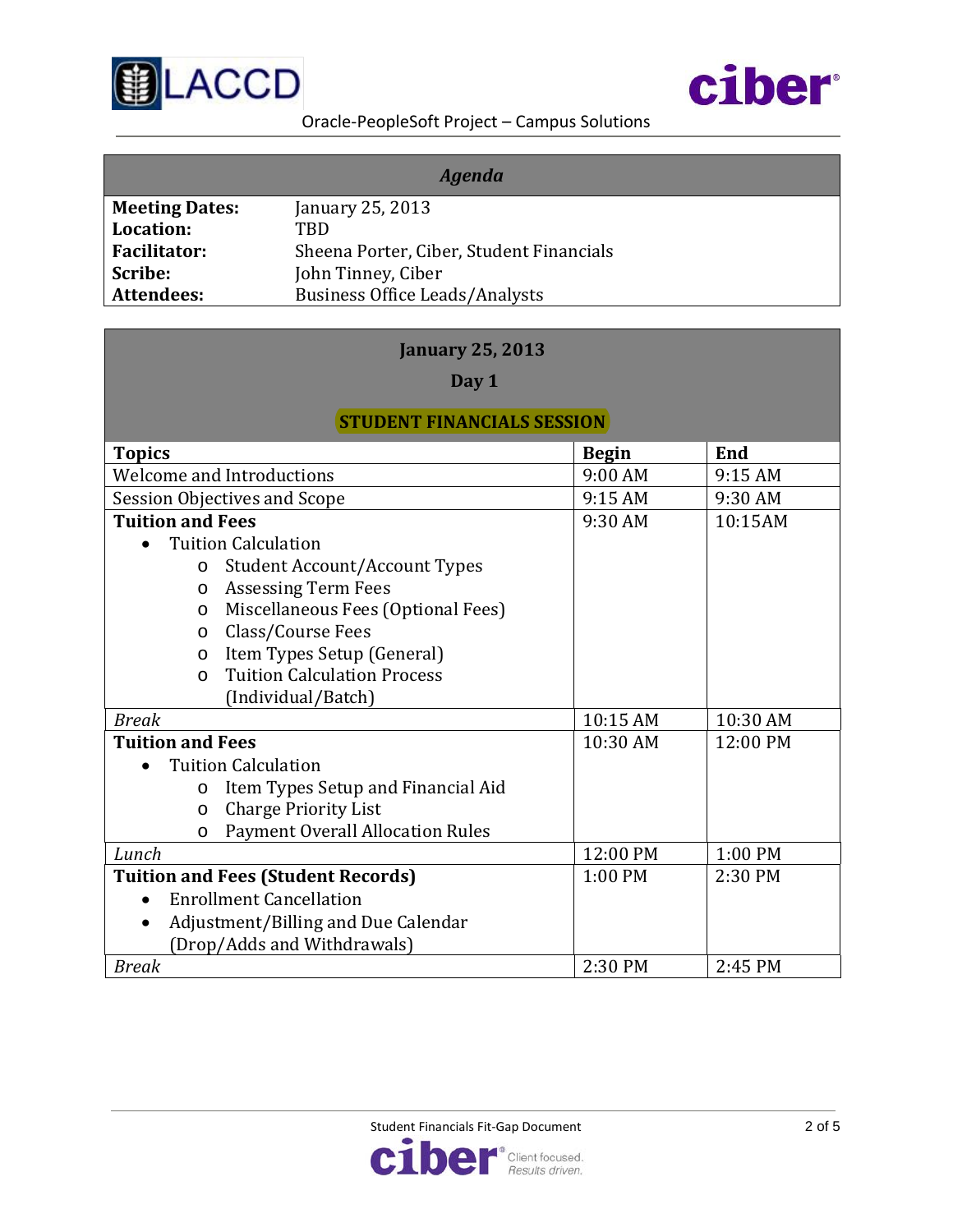



Oracle-PeopleSoft Project – Campus Solutions

| <b>Charges and Payments</b>                             | 2:45 PM | $3:45$ PM         |
|---------------------------------------------------------|---------|-------------------|
| <b>Waivers</b>                                          |         |                   |
| Group Post/Student Post/External File Load<br>$\bullet$ |         |                   |
| Group Approval<br>$\bullet$                             |         |                   |
| Late Fees                                               |         |                   |
| Reversals                                               |         |                   |
| Review and Wrap Up                                      | 3:45 PM | $4:00 \text{ PM}$ |

| <b>January 26, 2013</b>           |              |            |  |
|-----------------------------------|--------------|------------|--|
| Day 2                             |              |            |  |
| <b>STUDENT FINANCIALS SESSION</b> |              |            |  |
| <b>Topics</b>                     | <b>Begin</b> | <b>End</b> |  |
| Questions, Review, Comments       | 9:00 AM      | 9:30 AM    |  |
| <b>Bill Customers</b>             | 9:30 AM      | 10:15 AM   |  |
| <b>Student/Third Party Bills</b>  |              |            |  |
| <b>Break</b>                      | 10:15 AM     | 10:30 AM   |  |
| Cashiering                        | 10:30 AM     | 12:00 PM   |  |
| Cash Management                   |              |            |  |
| Cashiering Reports/Receipts       |              |            |  |
| Lunch                             | 12:00 PM     | 1:00 PM    |  |
| <b>Payment Plans</b>              | 1:00 PM      | 2:15 PM    |  |
| <b>Payment Plans</b>              |              |            |  |
| <b>Deferral Contracts</b>         |              |            |  |
| Third Party Contracts             |              |            |  |
| <b>Break</b>                      | 2:15 PM      | 2:30 PM    |  |
| <b>Refunds</b>                    | 2:30 PM      | 3:45PM     |  |
| Process Batch Refunds via AP      |              |            |  |
| <b>Student Refund</b>             |              |            |  |
| Corporate Refund                  |              |            |  |
| <b>Electronic Payment Refunds</b> |              |            |  |
| Review and Wrap Up                | 3:45 PM      | 4:00 PM    |  |

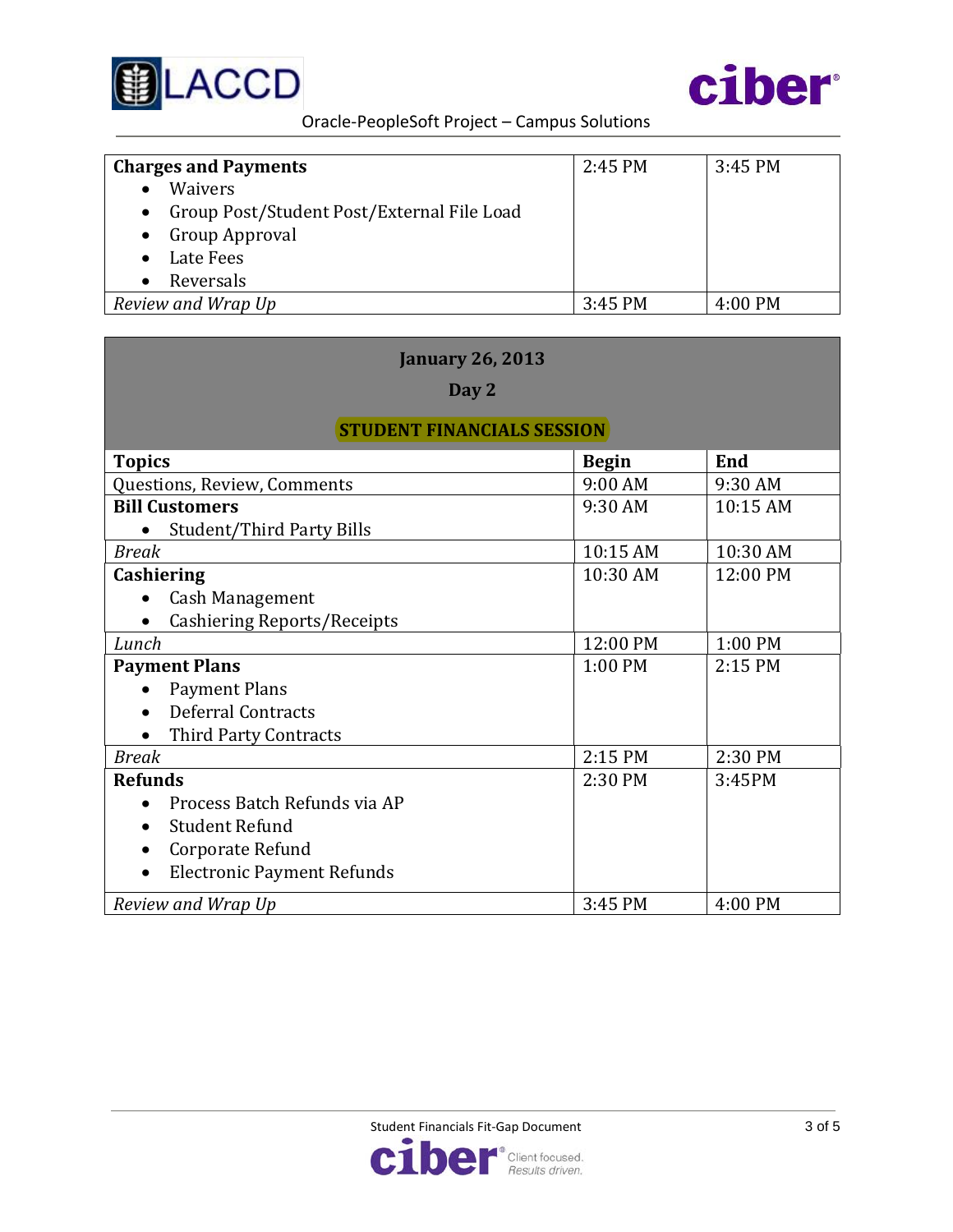



| <b>January 27, 2013</b>                             |              |          |
|-----------------------------------------------------|--------------|----------|
| Day 3                                               |              |          |
|                                                     |              |          |
| <b>STUDENT FINANCIALS SESSION</b>                   |              |          |
| <b>Topics</b>                                       | <b>Begin</b> | End      |
| Questions, Review, Comments                         | 9:00 AM      | 9:30 AM  |
| <b>Collections</b>                                  | 9:30 AM      | 10:15 AM |
| <b>Credit History</b>                               |              |          |
| <b>Collection Efforts</b>                           |              |          |
| Write Offs                                          |              |          |
| <b>Communication Generation</b>                     |              |          |
| Other Collection processes                          |              |          |
| <b>Break</b>                                        | 10:15 AM     | 10:30 AM |
| <b>Taxes</b>                                        | 10:30 AM     | 12:00 PM |
| 1098-T Reporting<br>$\bullet$                       |              |          |
| Lunch                                               | 12:00 PM     | 1:00 PM  |
| <b>GL Interface (Finance)</b>                       | 1:00 PM      | 2:00 PM  |
| Item Type Setup/GL Interface                        |              |          |
| <b>Generate Accounting Entries</b>                  |              |          |
| <b>Generate Cashiering Entries</b>                  |              |          |
| Reverse GL Interface                                |              |          |
| <b>Break</b>                                        | 2:00 PM      | 2:15 PM  |
| <b>Student Self-Service/Student Services Center</b> | 2:15 PM      | 3:45 PM  |
| Make a Payment                                      |              |          |
| Miscellaneous Fees                                  |              |          |
| 1098-T                                              |              |          |
| <b>Payment Plans</b>                                |              |          |
| Review and Wrap Up                                  | 3:45 PM      | 4:00 PM  |

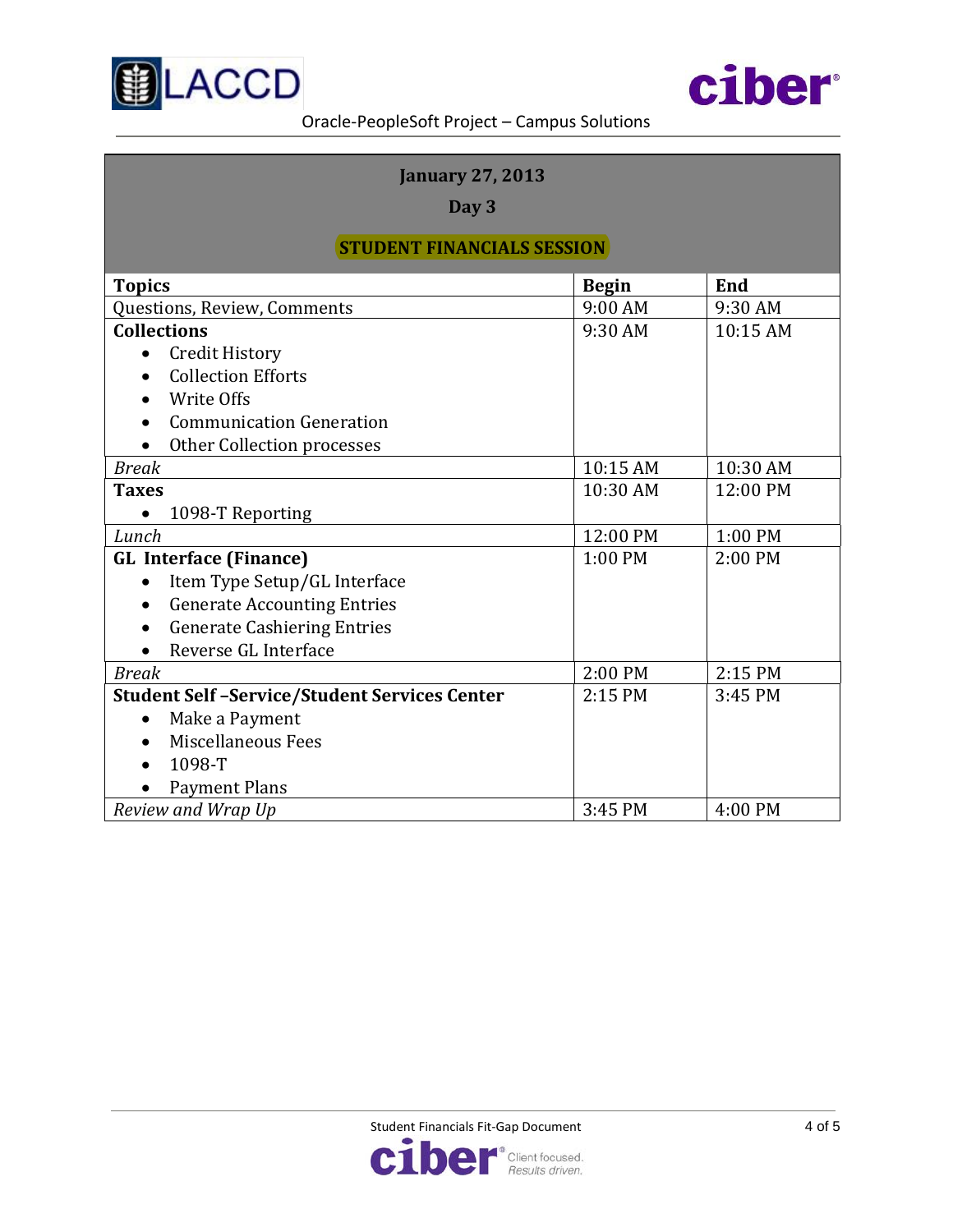



| <b>January 28, 2013</b>                                                                                                                               |              |          |  |  |
|-------------------------------------------------------------------------------------------------------------------------------------------------------|--------------|----------|--|--|
| Day 4                                                                                                                                                 |              |          |  |  |
| <b>STUDENT FINANCIALS SESSION</b>                                                                                                                     |              |          |  |  |
| <b>Topics</b>                                                                                                                                         | <b>Begin</b> | End      |  |  |
| Questions, Review, Comments                                                                                                                           | 9:00 AM      | 9:30 AM  |  |  |
| <b>Conversion</b><br>Discussion on converting detail vs. summary<br>information (1098T implications, troubleshooting<br>implications)                 | 9:30 AM      | 10:15 PM |  |  |
| Break                                                                                                                                                 | 10:15 AM     | 10:30 AM |  |  |
| <b>Interfaces</b><br>Discussion on current interfaces to the SF system<br>(housing, library, parking, etc.)<br>Reporting<br>Internal/External Reports | 10:30 AM     | 11:45 PM |  |  |
| Review and Wrap up                                                                                                                                    | 11:45 PM     | 12:00 PM |  |  |

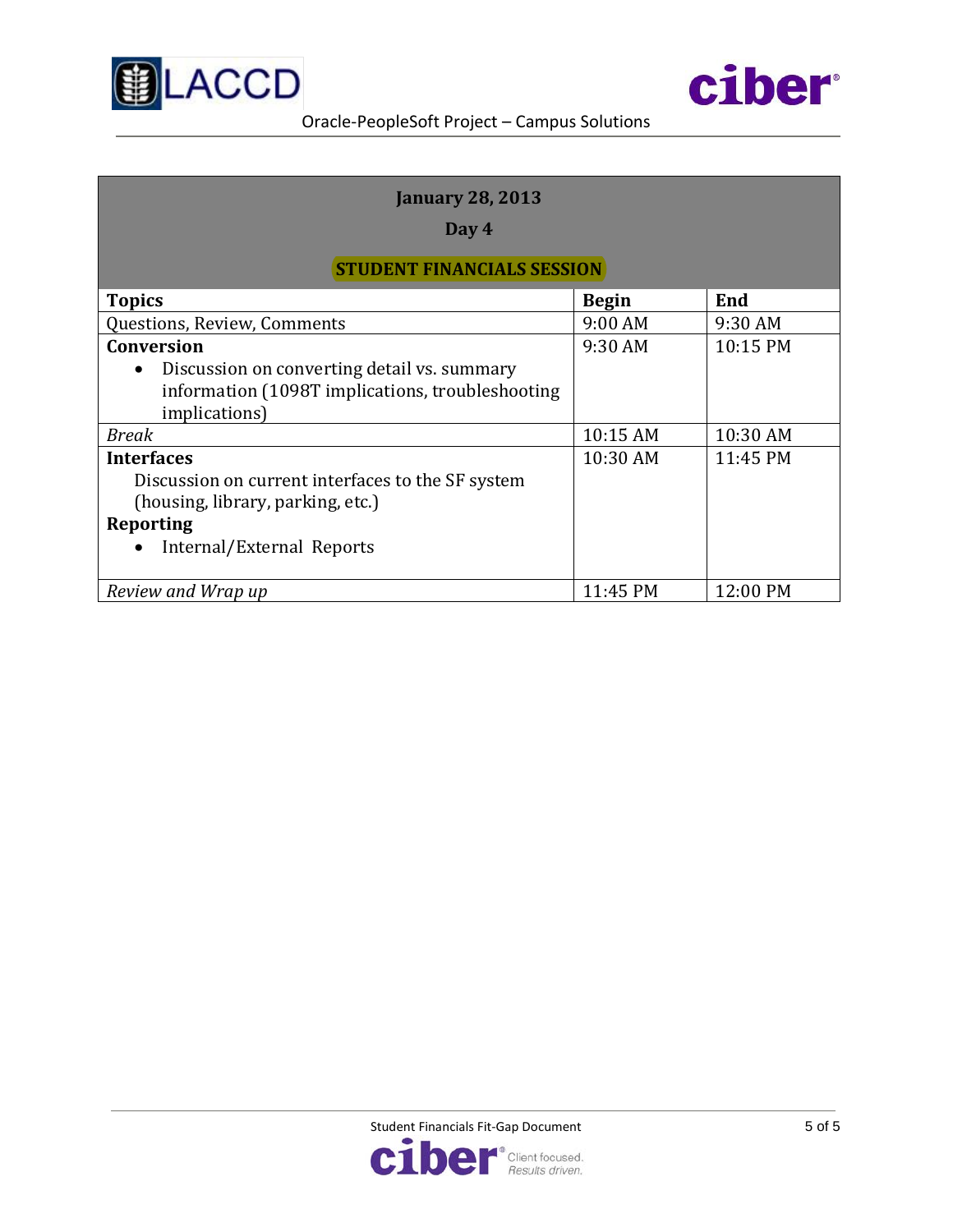



#### **Session Objectives**

- To present an overview of the Admissions and Records foundation tables.
- To review the current configuration and requirements.
- To review and document the objectives for Admissions and Records and their associated impacts so they are well understood.
- To design a working model and document all configuration decisions.<br>• To identify and document any issues which require follow un action of
- To identify and document any issues which require follow up action or decisions.

#### **Session Expectations**

- We will follow the guiding principles and goals defined in the project charter as a springboard and reference point for our deliberations here.
- This will be a deliberate, detailed process and we need your active participation to ensure all business needs are articulated and defined. Everyone on the team has an obligation to speak up.
- Our focus is on moving forward into the new system not trying to replicate the existing system. We will work with each other to achieve this.
- When considering fits and gaps with your business processes, try to think about what your needs are as opposed to just "the way your institution does things now." Remember that many of your institution's current business practices are based on internal rules that developed over time. These may not be based on federal, state or local requirements or other best practices. This process will include asking why you do things differently than they are presented in PeopleSoft, to confirm how to best resolve these gaps.
- This project will involve some amount of cultural shift whereby the functional staff assumes more ownership for configuration than they have now. This may mean you need to think through parts of the process you haven't had to worry about before, and it also means changes in the way functional and technical team members interact.
- We will use a timekeeper to ensure that we keep on track with the agenda. We will use a "parking lot" to track items that can or should be deferred for later follow up.
- If you cannot make the meeting, you need to find someone to be present, make decisions, and give updates for you.
- Ciber staff will document the results of the session for incorporation into the final Fit/Gap document.
- All project and other documents will be posted to the Project PMRx site.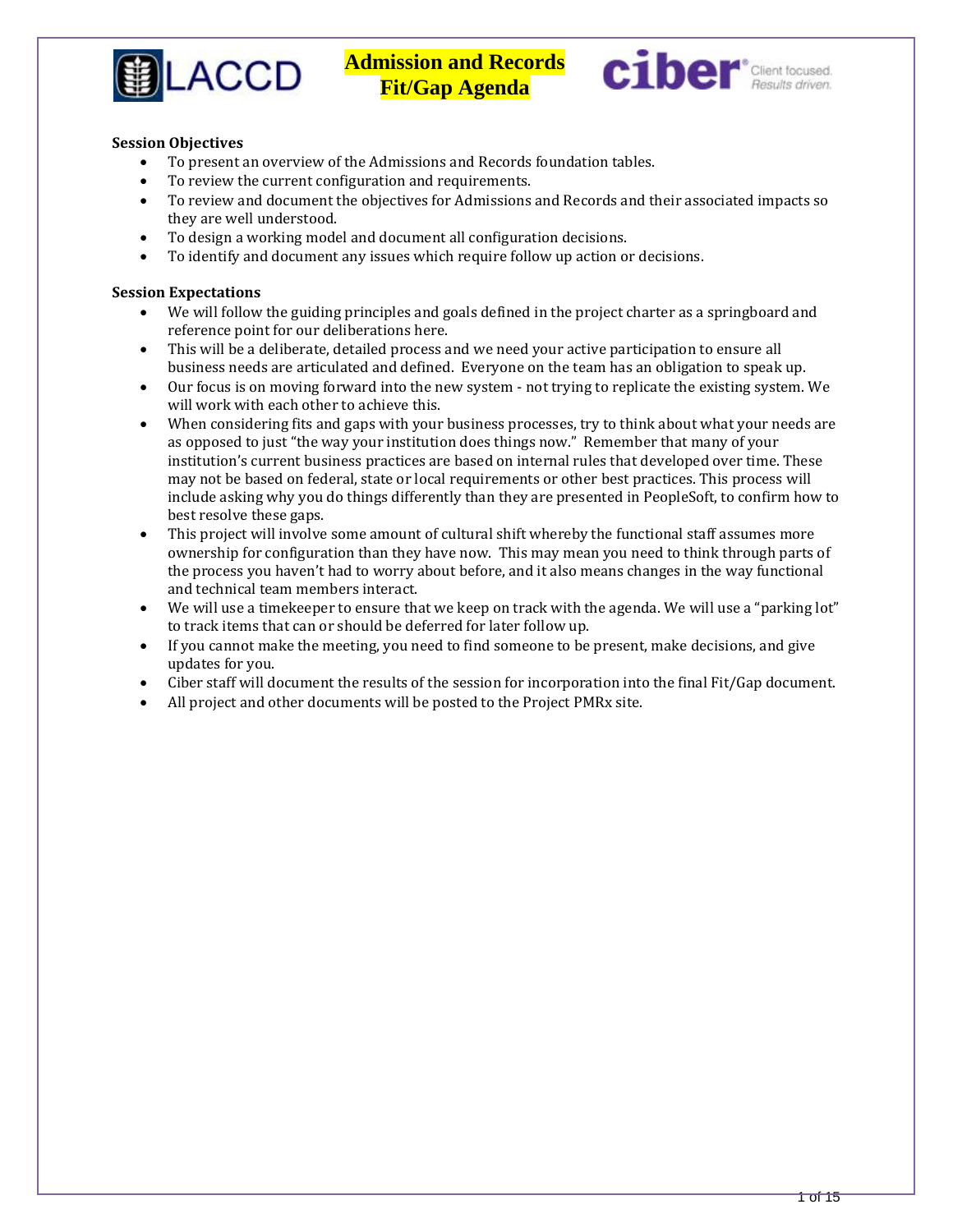



|                       | Agenda                            |
|-----------------------|-----------------------------------|
| <b>Meeting Dates:</b> | February 25, 2013 - March 8, 2013 |
| Location:             | <location></location>             |
| <b>Facilitator:</b>   | Roslyn Fletcher - Stephen Iron    |
| Attendees:            |                                   |
|                       |                                   |

**February 25th - Day 1**

### **ADMISSIONS AND RECORDS Topics Begin End** Welcome and Introductions  $9:00 \text{ AM}$  9:10 AM Recruiting Business Process Discovery Current Business Practices and Processes for Recruiting 9:10 AM 10:15 AM Break 10:30 AM 10:30 AM 10:30 AM 10:30 AM 10:30 AM 10:30 AM 10:30 AM 10:30 AM 10:30 AM 10:30 AM 10:30 AM 10:30 Setting up Prospects • Installation Defaults AD / Functionality • Recruiting Center Table<br>• Referral Source Table • Referral Source Table<br>• Recruiting Categories • Recruiting Categories<br>• Application Center Tal • Application Center Table • Admit Types • External Education/School Types • Extracurricular Activities; Honors and Awards 10:30 AM 12:00 PM Lunch 12:00 PM 12:00 PM 1:00 PM Territory/Region Assignment • Region Tree • Adding and Assigning Recruiters to Prospects Test Scores in Admissions and Records<br>Component Table • Test Component Table<br>• Test Table • Test Table<br>• External Te • External Test Score Load<br>• Test Score Suspense Data • Test Score Suspense Data<br>• Search/Match and Post • Search/Match and Post<br>• Creating Prospects from • Creating Prospects from Test Scores<br>• External Test Score Purge • External Test Score Purge  $1:00 \text{ PM}$  2:30 PM Break 2:30 PM 2:45 PM Overview: Entering, Maintaining and Deleting a Prospect Record CRM and Prospect Records Campus Event Planning • Setting Up and Managing Campus Events 2:45 PM 3:45 PM Review & Wrap up  $3:45$  PM  $4:00$  PM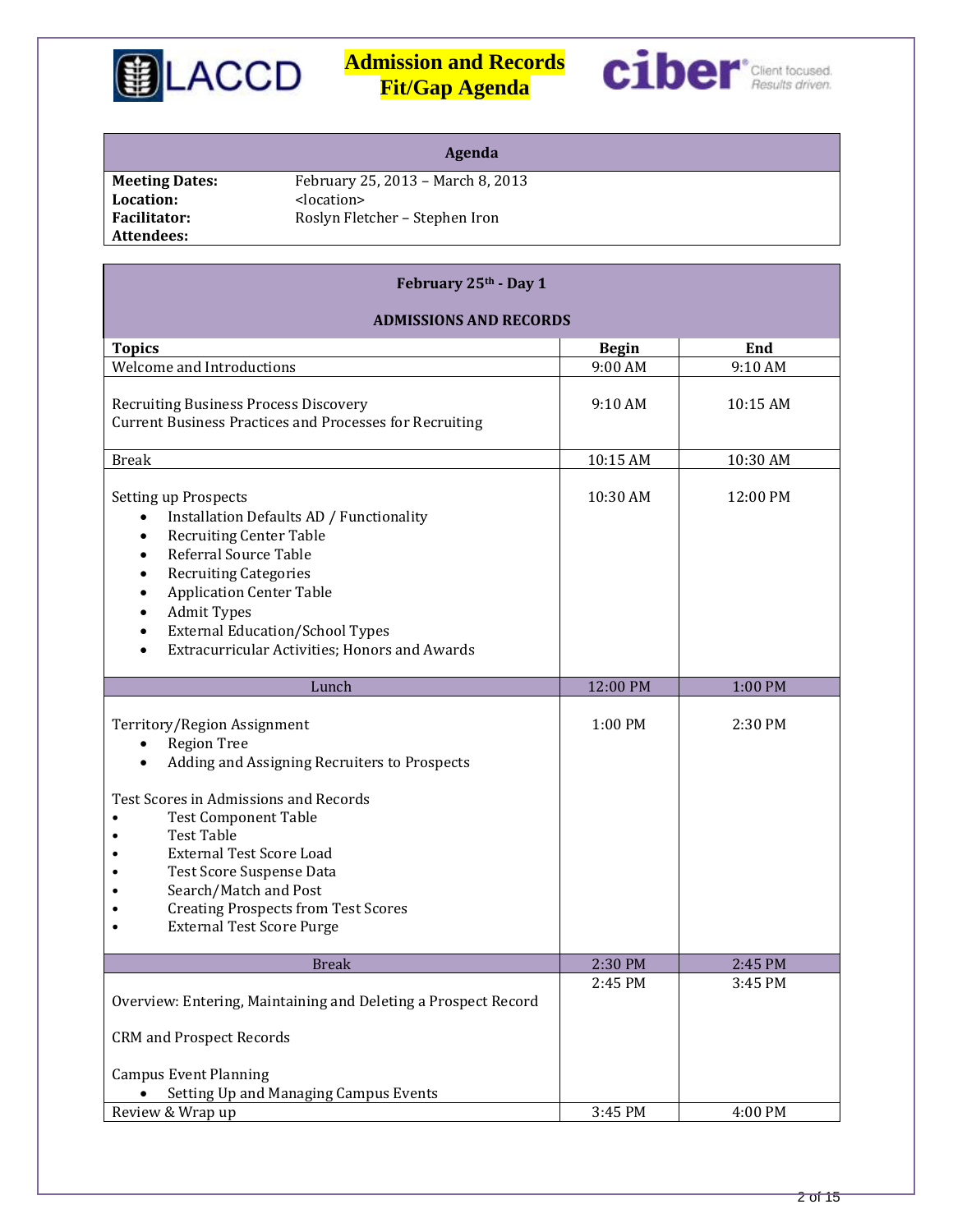



| February 26th, Day 2                                                                                                                                                                                                                                                                                                                                                                                                                                                             |              |          |  |
|----------------------------------------------------------------------------------------------------------------------------------------------------------------------------------------------------------------------------------------------------------------------------------------------------------------------------------------------------------------------------------------------------------------------------------------------------------------------------------|--------------|----------|--|
| <b>ADMISSIONS AND RECORDS</b>                                                                                                                                                                                                                                                                                                                                                                                                                                                    |              |          |  |
| <b>Topics</b>                                                                                                                                                                                                                                                                                                                                                                                                                                                                    | <b>Begin</b> | End      |  |
| Welcome and Introductions                                                                                                                                                                                                                                                                                                                                                                                                                                                        | 9:00 AM      | 9:10 AM  |  |
| Review and Questions                                                                                                                                                                                                                                                                                                                                                                                                                                                             | 9:10 AM      | 9:20 AM  |  |
| <b>Admissions Business Process Discovery</b><br><b>Current Business Practices and Process for Admissions</b>                                                                                                                                                                                                                                                                                                                                                                     | 9:20 AM      | 10:15 AM |  |
| <b>Setting Up Applicants</b><br><b>Admissions Action Table</b><br>Program Action Reason Table<br>Academic Program/Plan/Sub Plan Deactivation Control<br>Response Reason Table<br><b>Application Fee Set Up</b><br>Security<br><b>Application Data Entry (Manual)</b><br>Searching for an applicant<br>$\bullet$<br>Entering or updating applicant bio/demo data<br>$\bullet$<br>Entering or updating applicant addresses<br>$\bullet$                                            |              |          |  |
| Entering application program data<br>$\bullet$                                                                                                                                                                                                                                                                                                                                                                                                                                   |              |          |  |
| Entering application data                                                                                                                                                                                                                                                                                                                                                                                                                                                        |              |          |  |
|                                                                                                                                                                                                                                                                                                                                                                                                                                                                                  |              |          |  |
| <b>Break</b>                                                                                                                                                                                                                                                                                                                                                                                                                                                                     | 10:15 AM     | 10:30 AM |  |
| <b>Academic Information for Applicants</b><br>Maintain External Education<br><b>Maintain Test Results</b><br><b>Enter Academic Interests</b><br><b>Track Applicants in Student Groups</b><br>$\bullet$<br>Relationships, Participation Data and Personal Information for<br>Applicants<br>Relationships<br>$\bullet$<br>Relations with Institution<br>Work Experience, Extracurricular Activities, Honors and<br>Awards, Publications, Electronic Addresses, Names,<br>Languages | 10:30 AM     | 12:00 PM |  |
| Residency                                                                                                                                                                                                                                                                                                                                                                                                                                                                        |              |          |  |
| Lunch                                                                                                                                                                                                                                                                                                                                                                                                                                                                            | 12:00 PM     | 1:00 PM  |  |
| Application Evaluation (Automated and Manual)<br>Materials<br>$\bullet$<br>Ratings<br><b>Basis of Admission</b><br><b>Admission Comments</b><br><b>Application Maintenance</b>                                                                                                                                                                                                                                                                                                   | 1:00 PM      | 2:30 PM  |  |
| Updating applicant bio-demo data                                                                                                                                                                                                                                                                                                                                                                                                                                                 |              |          |  |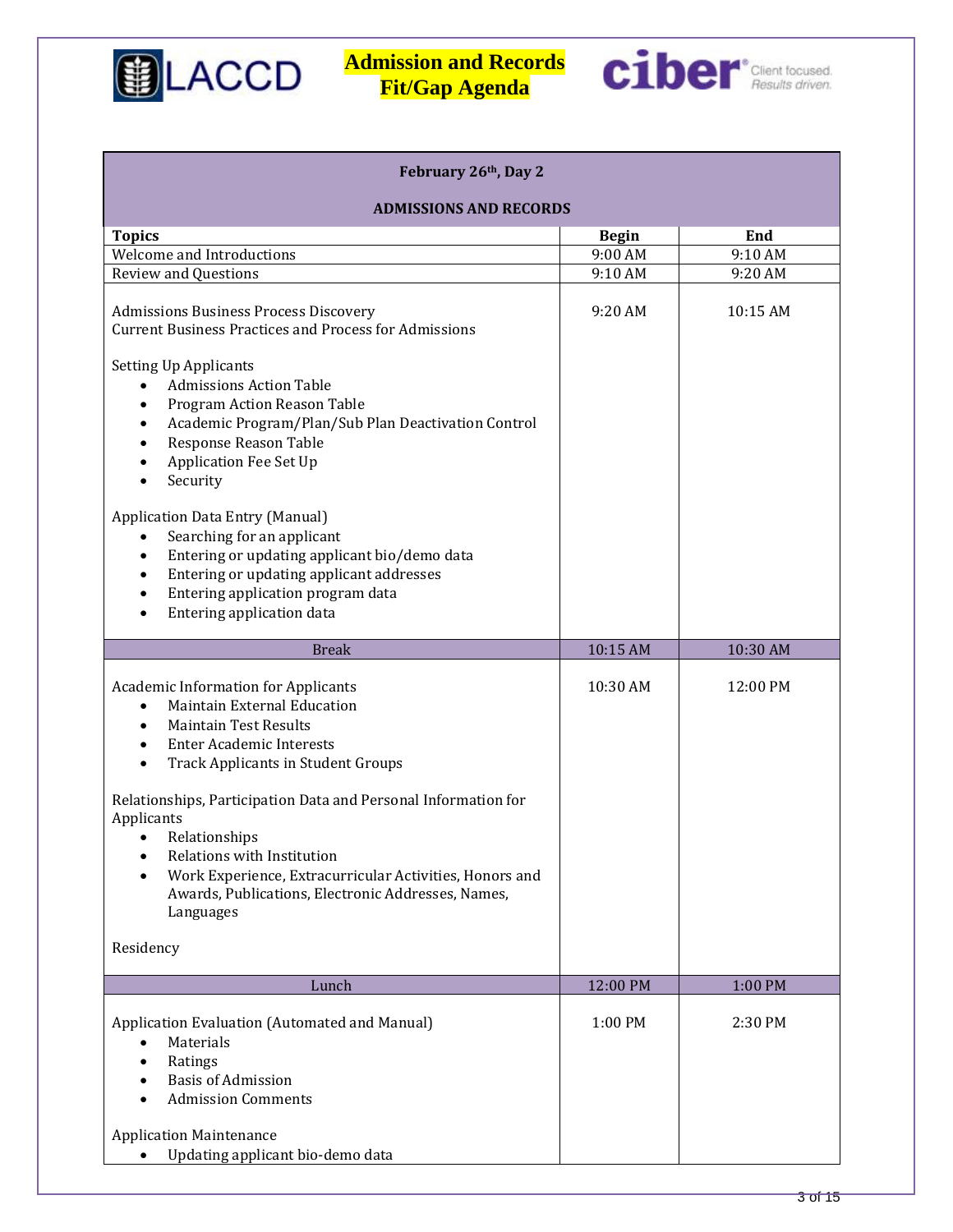| .ACCD                                                                                                                            | <b>Admission and Records</b><br><b>Fit/Gap Agenda</b>                                                             |           | <b>C1ber</b> Client focused. |
|----------------------------------------------------------------------------------------------------------------------------------|-------------------------------------------------------------------------------------------------------------------|-----------|------------------------------|
| Updating or adding applicant addresses<br>Updating or adding application program data<br><b>Action Reason Entry</b><br>data page | <b>Admitting Applicants and Calculating Deposit Fees</b><br>Matriculating applicants from the application program |           |                              |
|                                                                                                                                  | <b>Break</b>                                                                                                      | 2:30 PM   | 2:45 PM                      |
| Delivered Automated Processes for Handling Applications<br><b>Mass Matriculation</b><br><b>Application Delete</b>                | <b>Updating Action Reasons Using Population Selection</b>                                                         | $2:45$ PM | $3:45$ PM                    |
| Review & Wrap up                                                                                                                 |                                                                                                                   | $3:45$ PM | 4:00 PM                      |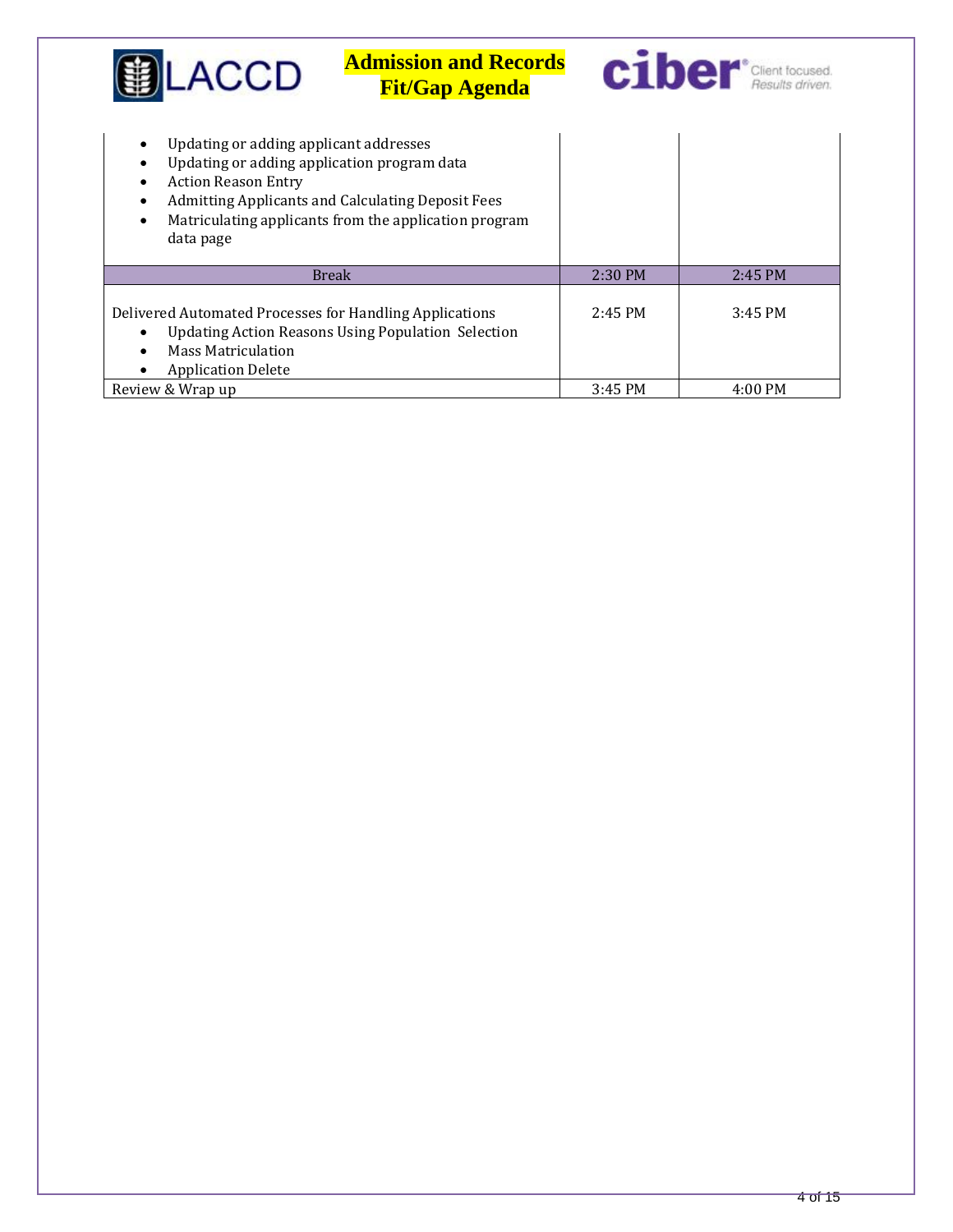



| February 27th, Day 3                                                                                                                                                                                                                            |              |          |  |
|-------------------------------------------------------------------------------------------------------------------------------------------------------------------------------------------------------------------------------------------------|--------------|----------|--|
| <b>ADMISSIONS AND RECORDS</b>                                                                                                                                                                                                                   |              |          |  |
| <b>Topics</b>                                                                                                                                                                                                                                   | <b>Begin</b> | End      |  |
| Welcome and Introductions                                                                                                                                                                                                                       | 9:00 AM      | 9:10 AM  |  |
| <b>Review and Questions</b>                                                                                                                                                                                                                     | 9:10 AM      | 9:20 AM  |  |
| 3C's for Admissions and Records<br>Communications<br>Checklists<br>Comments                                                                                                                                                                     | 9:20 AM      | 10:15 AM |  |
| <b>Using Quick Admit</b><br><b>Understanding and Using Quick Admit</b><br>Process Quick Admit                                                                                                                                                   |              |          |  |
| Creating Prospect or Applicants from Quick Admit                                                                                                                                                                                                |              |          |  |
| <b>Break</b>                                                                                                                                                                                                                                    | 10:15 AM     | 10:30 AM |  |
| Delete Application and Prospect Records<br>Delete an Application/Prospect Record<br>Application/Prospect Delete by Batch<br>Application/Prospect Delete Holding<br><b>Application/Prospect Delete Process</b><br>Delete/Change Person or ORG ID | 10:30 AM     | 12:00 PM |  |
|                                                                                                                                                                                                                                                 |              |          |  |
| Lunch                                                                                                                                                                                                                                           | 12:00 PM     | 1:00 PM  |  |
| <b>Applicant Summaries</b>                                                                                                                                                                                                                      | 1:00 PM      | 2:30 PM  |  |
| <b>Delivered Reports</b>                                                                                                                                                                                                                        |              |          |  |
| <b>Admissions Self Service</b><br>Overview of Student Center<br>Request Information<br>Apply for Admission<br>Accept/Decline Admission Offer<br><b>View Pending Applications</b><br>View Holds<br>View outstanding Checklist Items              |              |          |  |
| Overview of Student Services (Staff) Center                                                                                                                                                                                                     |              |          |  |
| <b>Break</b>                                                                                                                                                                                                                                    | 2:30 PM      | 2:45 PM  |  |
| <b>Admissions Security</b><br>Review of security for recruitment and admissions - User-ID<br>security vs. Permissions and Roles<br><b>Admissions Action</b><br><b>Application Center</b><br>٠<br><b>Recruiting Center</b><br>$\bullet$          | 2:45 PM      | 3:45 PM  |  |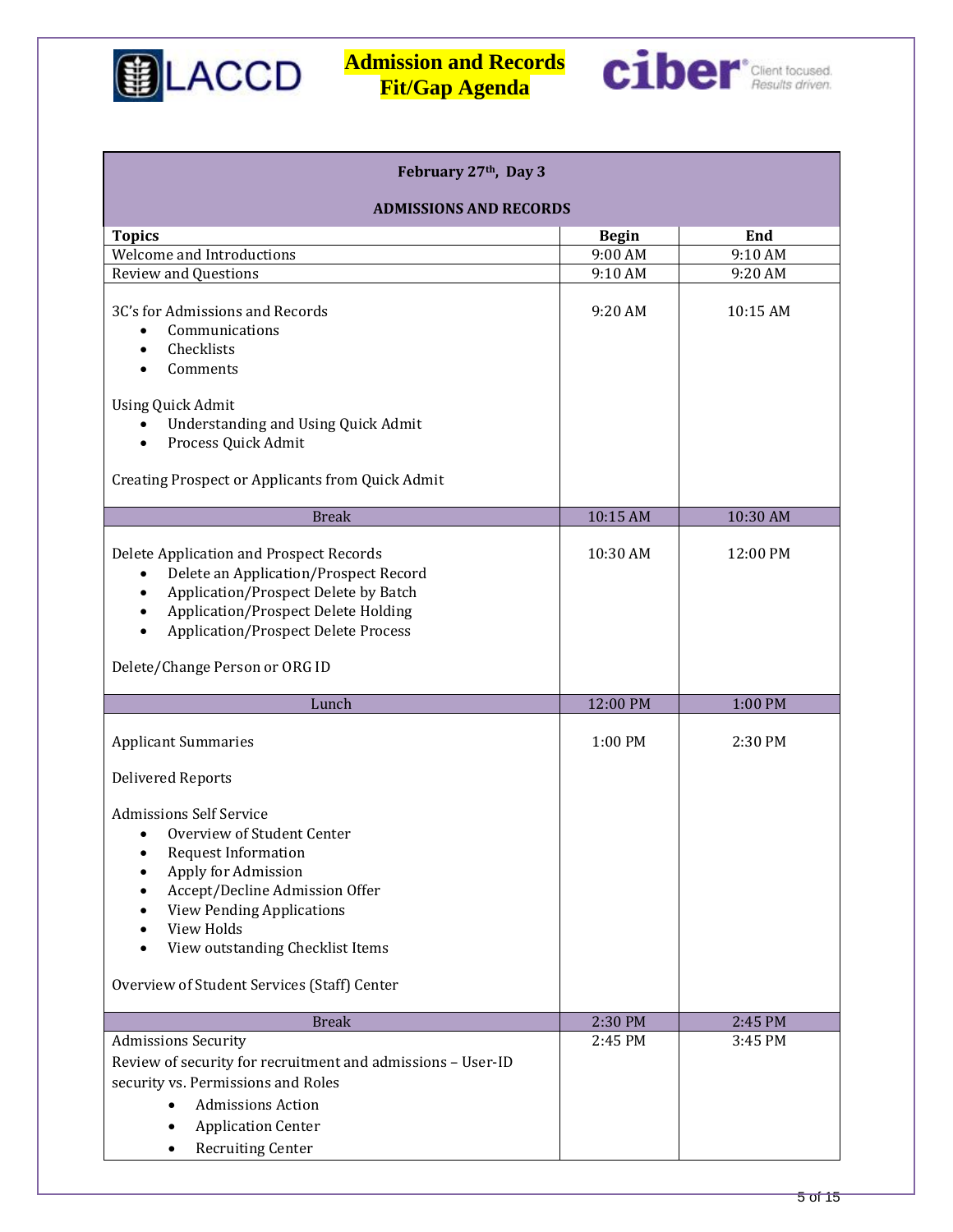| <b>LACCD</b>                                                   | <b>Admission and Records</b><br><b>Fit/Gap Agenda</b> |         | <b>C1ber</b> Client focused. |
|----------------------------------------------------------------|-------------------------------------------------------|---------|------------------------------|
| 3C Group Security<br>Interfaces                                |                                                       |         |                              |
| Online Application(s)<br>Imaging<br>$\bullet$<br>Other systems |                                                       |         |                              |
| Conversion<br>Review & Wrap up                                 |                                                       | 3:45 PM | 4:00 PM                      |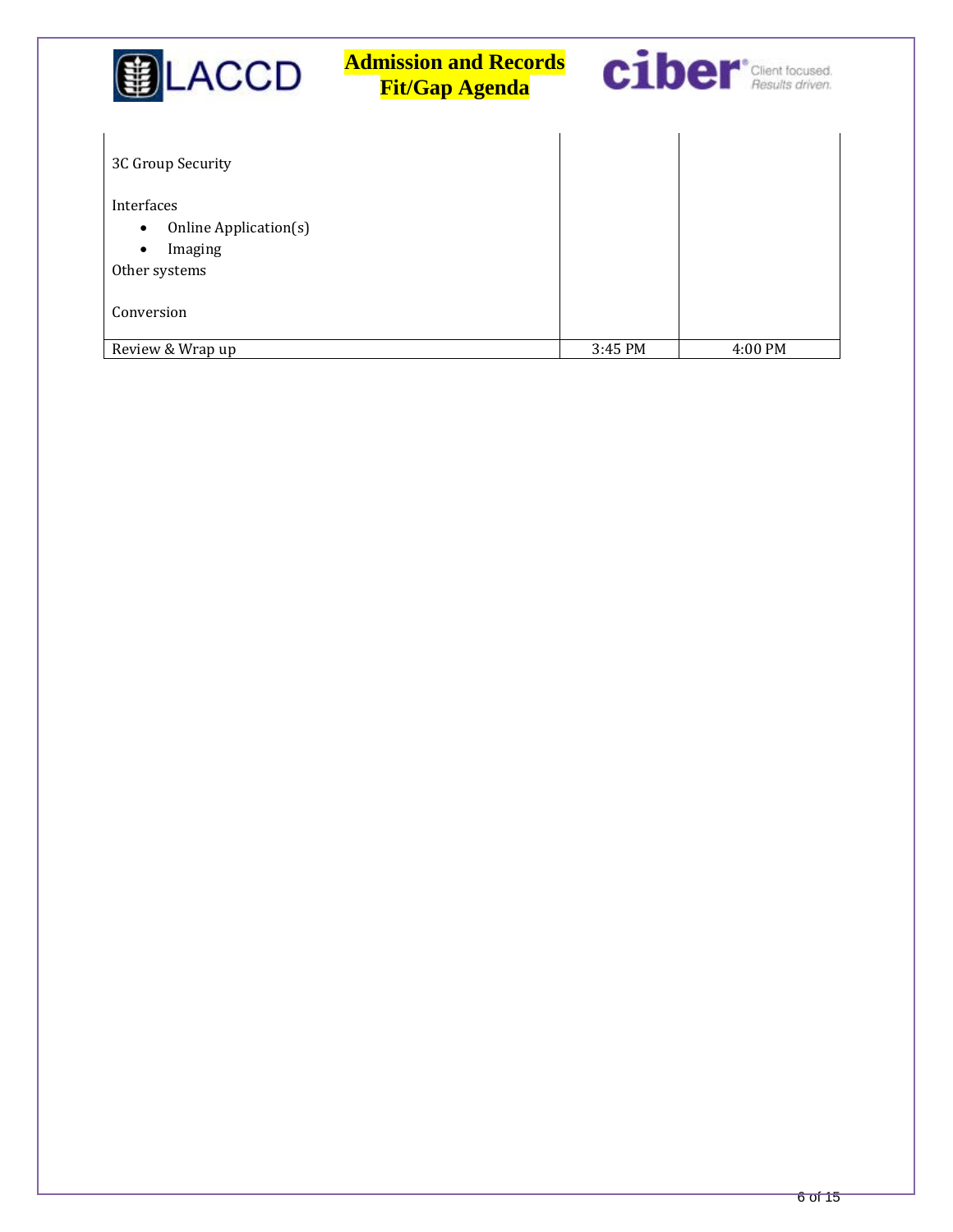



| February 28th, Day 4                                             |                               |          |  |  |
|------------------------------------------------------------------|-------------------------------|----------|--|--|
|                                                                  | <b>ADMISSIONS AND RECORDS</b> |          |  |  |
| <b>Topics</b>                                                    | <b>Begin</b>                  | End      |  |  |
| Welcome and Introductions                                        | 9:00 AM                       | 9:10 AM  |  |  |
| <b>Review and Questions</b>                                      | 9:10 AM                       | 9:20 AM  |  |  |
| <b>Transfer Credit Overview</b>                                  | 9:20 AM                       | 10:15 AM |  |  |
| Current Business Practices and Process for managing<br>$\bullet$ |                               |          |  |  |
| transfer credit.                                                 |                               |          |  |  |
| <b>Effective Dating and Transfer Credit</b>                      |                               |          |  |  |
| <b>Admissions and Transfer Credit</b>                            |                               |          |  |  |
| Preparing for Transfer Credit Implementation<br>$\bullet$        |                               |          |  |  |
| Documenting your Institutions Transfer Credit Rules              |                               |          |  |  |
| Transfer Credit Set Up and Processing                            |                               |          |  |  |
| Transfer Credit Rules Set Up and Inquiries<br>$\bullet$          |                               |          |  |  |
| <b>Transfer Subject Area</b><br>٠                                |                               |          |  |  |
| Copy Subject Areas<br>$\bullet$                                  |                               |          |  |  |
| <b>Test Table and Components</b><br>$\bullet$                    |                               |          |  |  |
| Program Source/Test Equivalency                                  |                               |          |  |  |
| <b>Course/Test Transfer Rules</b>                                |                               |          |  |  |
| <b>Transfer Credit Evaluation</b>                                |                               |          |  |  |
| Course/ Credits Manual and Automated<br>$\bullet$                |                               |          |  |  |
| <b>Test Credits Manual and Automated</b>                         |                               |          |  |  |
| <b>Other Credits Manual</b>                                      |                               |          |  |  |
| <b>External Education and Test Results</b>                       |                               |          |  |  |
| <b>Student Agreements</b>                                        |                               |          |  |  |
|                                                                  |                               |          |  |  |
| Posting Transfer Credit (Manual and Batch)                       |                               |          |  |  |
| <b>Break</b>                                                     | 11:00 AM                      | 11:30 AM |  |  |
| <b>Transfer Credit Inquiries and Reports</b>                     | 11:30 AM                      | 12:30 PM |  |  |
| <b>Transfer Credit Summary</b><br>$\bullet$                      |                               |          |  |  |
| <b>Academic Test Summary</b>                                     |                               |          |  |  |
| <b>Transfer Evaluation Report</b>                                |                               |          |  |  |
| Schools by Group and Transfer Review Inquiries                   |                               |          |  |  |
| <b>Transfer Credit in Self Service</b>                           |                               |          |  |  |
| <b>Evaluate My Transfer Credit</b><br>$\bullet$                  |                               |          |  |  |
| <b>View Transfer Credit Report</b>                               |                               |          |  |  |
| <b>Transfer Credit Security</b>                                  |                               |          |  |  |
| Interfaces                                                       |                               |          |  |  |
| Conversion                                                       |                               |          |  |  |
| Review & Wrap up                                                 | 12:30 PM                      | 1:00 PM  |  |  |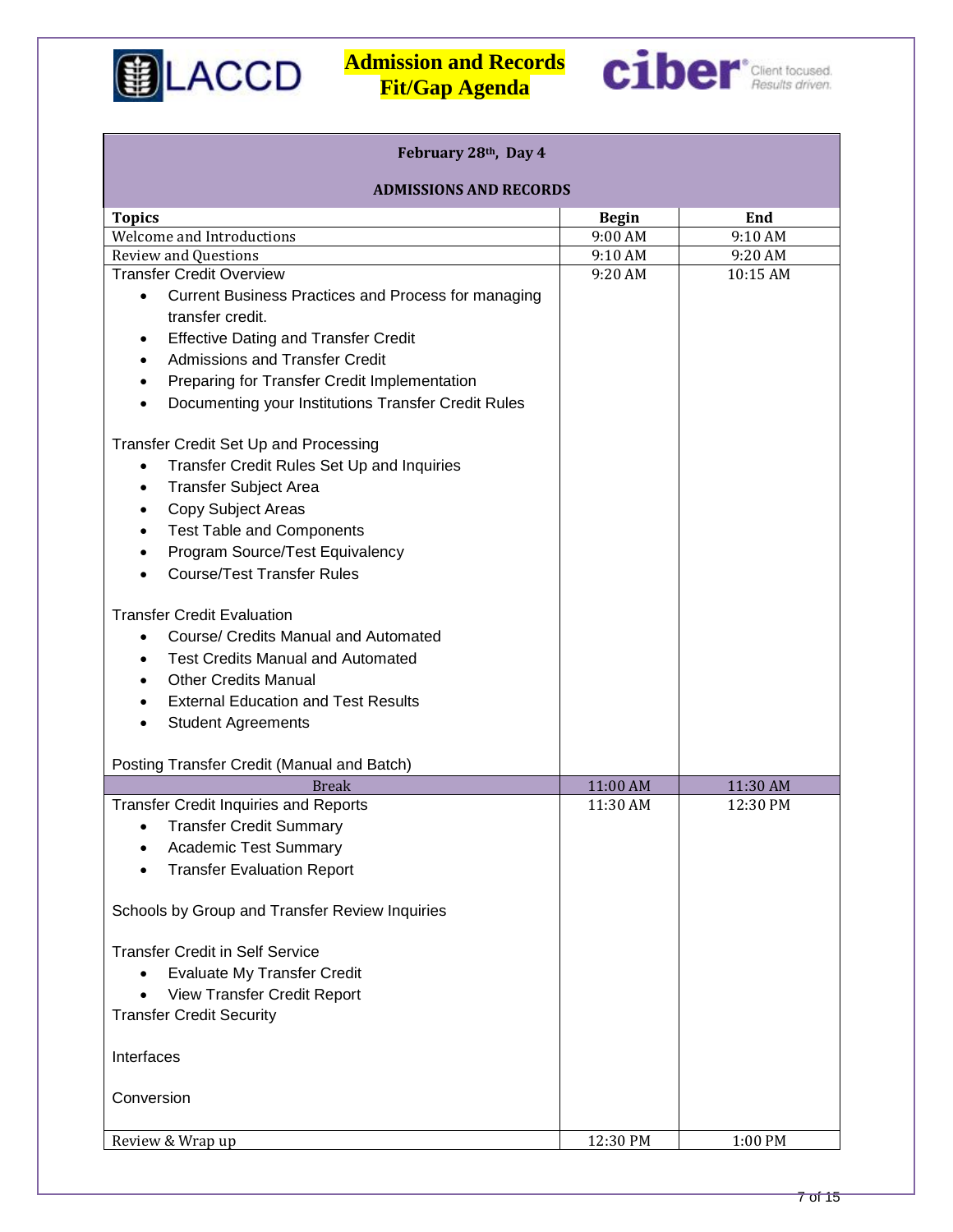



| March 4 <sup>th</sup> , Day 5                                                                                                                                                                                                                                                                                                                                                                                                                                                                                                                                                               |              |          |  |
|---------------------------------------------------------------------------------------------------------------------------------------------------------------------------------------------------------------------------------------------------------------------------------------------------------------------------------------------------------------------------------------------------------------------------------------------------------------------------------------------------------------------------------------------------------------------------------------------|--------------|----------|--|
| <b>ADMISSIONS AND RECORDS</b>                                                                                                                                                                                                                                                                                                                                                                                                                                                                                                                                                               |              |          |  |
| <b>Topics</b>                                                                                                                                                                                                                                                                                                                                                                                                                                                                                                                                                                               | <b>Begin</b> | End      |  |
| Welcome and Introductions                                                                                                                                                                                                                                                                                                                                                                                                                                                                                                                                                                   | 9:00 AM      | 9:10 AM  |  |
| <b>Review and Questions</b>                                                                                                                                                                                                                                                                                                                                                                                                                                                                                                                                                                 | 9:10 AM      | 9:20 AM  |  |
| Student Records Curriculum Management - Course Catalog                                                                                                                                                                                                                                                                                                                                                                                                                                                                                                                                      | 9:20 AM      | 10:15 AM |  |
| Review of current business practices for maintaining the course<br>catalog                                                                                                                                                                                                                                                                                                                                                                                                                                                                                                                  |              |          |  |
| <b>Student Records Installation</b>                                                                                                                                                                                                                                                                                                                                                                                                                                                                                                                                                         |              |          |  |
| <b>Course Catalog Maintenance</b><br>Catalog Data<br><b>Course Offerings</b><br><b>Course Components and Attendance</b><br><b>GL Maintenance</b><br><b>Course Attributes</b><br><b>Course Topics</b><br>Course Equivalencies<br><b>Requirement Designation</b><br>$\bullet$                                                                                                                                                                                                                                                                                                                 |              |          |  |
| <b>Break</b>                                                                                                                                                                                                                                                                                                                                                                                                                                                                                                                                                                                | 10:15 AM     | 10:30 AM |  |
| Repeat for Credit Rules and Repeat Processing                                                                                                                                                                                                                                                                                                                                                                                                                                                                                                                                               | 10:30 AM     | 12:00 PM |  |
| Lunch                                                                                                                                                                                                                                                                                                                                                                                                                                                                                                                                                                                       | 12:00 PM     | 1:00 PM  |  |
| Enrollment Requirements (Pre and co-requisites)<br>Requisite Checking Overview<br>$\bullet$<br><b>Enrollment Course Lists</b><br>$\bullet$<br><b>Enrollment Requirements</b><br><b>Enrollment Requirement Groups</b><br><b>Student Groups as Requisites</b><br>Tests as Requisites<br><b>Enrollment Requirement Summaries</b><br><b>Enrollment Advisement Report</b><br>Post Enrollment Requirement Checking<br>Instructor / Advisor Information<br>Course Catalog via Self Service<br><b>Course Catalog related Security</b><br><b>Browse Catalog by Subject</b><br><b>Catalog Summary</b> | 1:00 PM      | 2:30 PM  |  |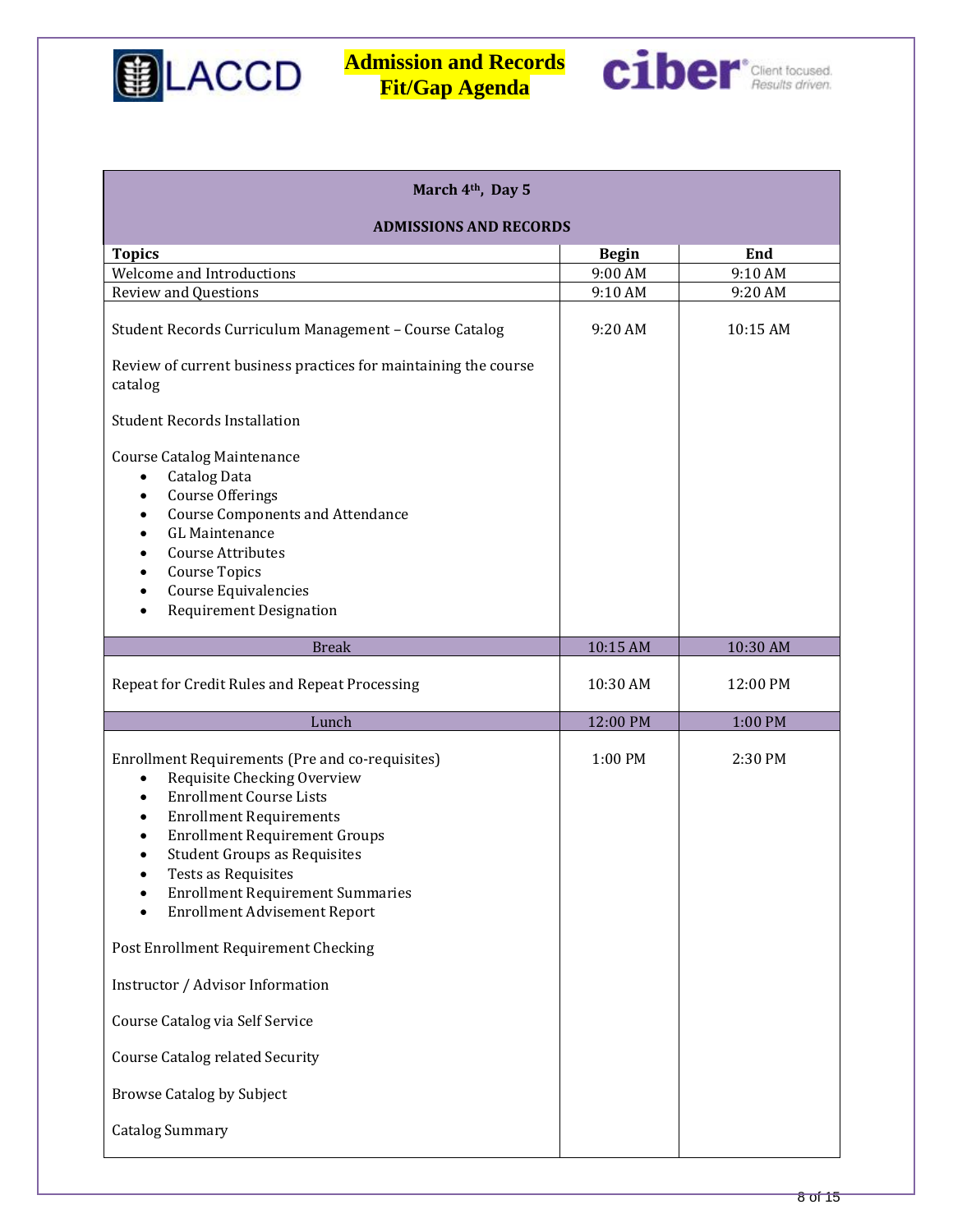



| <b>Break</b>                                                                                                                                                                        | 2:30 PM | 2:45 PM |
|-------------------------------------------------------------------------------------------------------------------------------------------------------------------------------------|---------|---------|
| Student Records Career and Program/Plan Maintenance<br>Review current business processes for maintenance of student<br>career, program and plan information                         | 2:45 PM | 3:45 PM |
| Maintenance of Student Program/Plan and Sub Plans<br>Program Actions and Action Reasons<br>$\bullet$<br>Student Program/Plan<br><b>Student Attributes</b><br><b>Student Degrees</b> |         |         |
| <b>Student Program Inquiries and Reports</b><br>Basis of Admission                                                                                                                  |         |         |
| <b>Student Milestones</b>                                                                                                                                                           |         |         |
| <b>Student Career</b>                                                                                                                                                               |         |         |
| <b>Student Term Search</b>                                                                                                                                                          |         |         |
| Review & Wrap up                                                                                                                                                                    | 3:45 PM | 4:00 PM |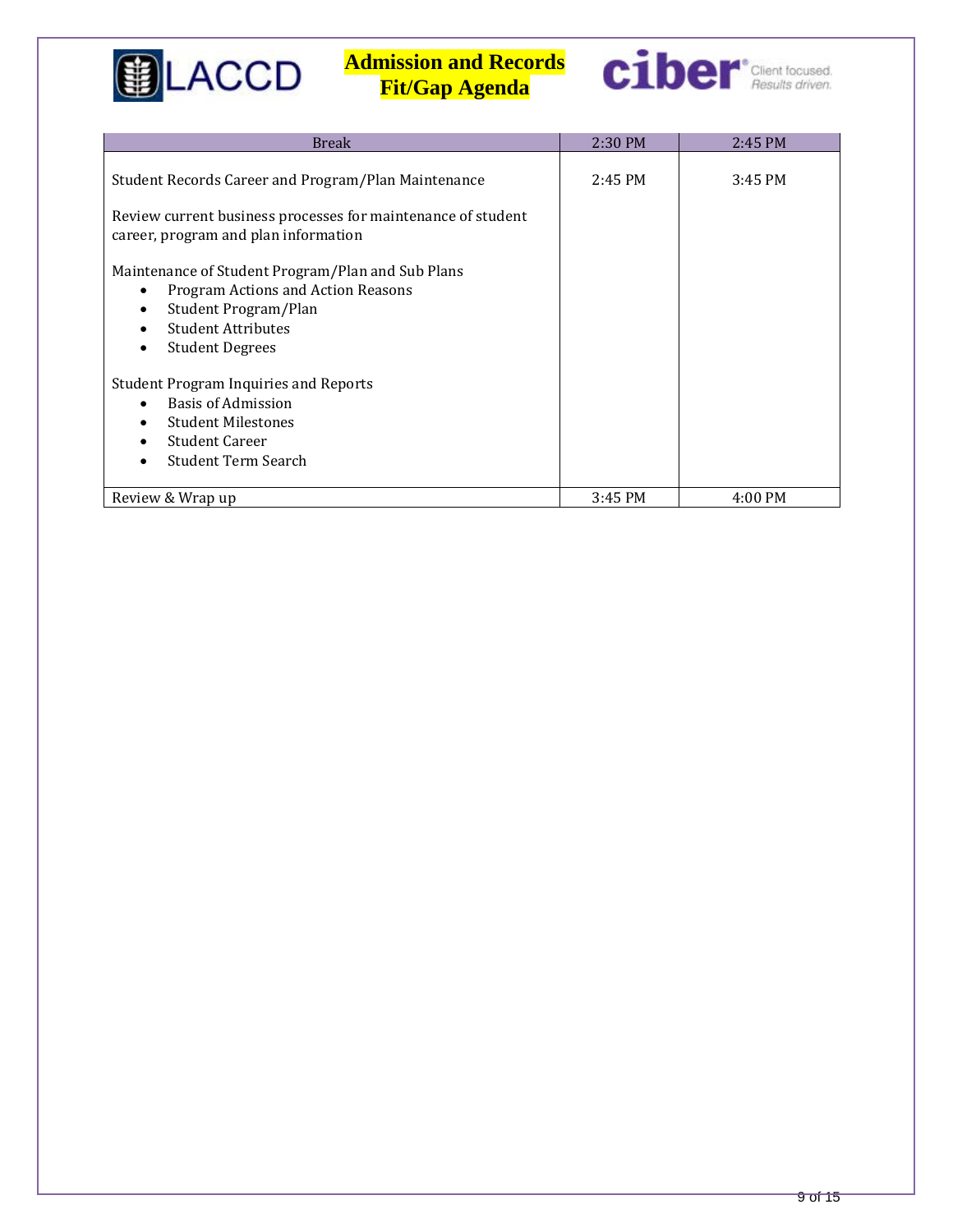



| March 5th, Day 6                                                                                                                                                                                                                                                                                                                                                                                                                                                                                                                                                                                                                        |              |          |  |
|-----------------------------------------------------------------------------------------------------------------------------------------------------------------------------------------------------------------------------------------------------------------------------------------------------------------------------------------------------------------------------------------------------------------------------------------------------------------------------------------------------------------------------------------------------------------------------------------------------------------------------------------|--------------|----------|--|
| <b>ADMISSIONS AND RECORDS</b>                                                                                                                                                                                                                                                                                                                                                                                                                                                                                                                                                                                                           |              |          |  |
| <b>Topics</b>                                                                                                                                                                                                                                                                                                                                                                                                                                                                                                                                                                                                                           | <b>Begin</b> | End      |  |
| Welcome and Introductions                                                                                                                                                                                                                                                                                                                                                                                                                                                                                                                                                                                                               | 9:00 AM      | 9:10 AM  |  |
| <b>Review and Questions</b>                                                                                                                                                                                                                                                                                                                                                                                                                                                                                                                                                                                                             | 9:10 AM      | 9:20 AM  |  |
| <b>Student Term Processing</b><br>Term Activation - Manual<br>$\bullet$<br>Term Activation Batch Set up and Process<br>$\bullet$<br>Exclusions rules for term activation<br>Maintaining Student Career Term Records<br>Term History                                                                                                                                                                                                                                                                                                                                                                                                     | 9:20 AM      | 10:15 AM |  |
| Term Withdrawal / Cancellation                                                                                                                                                                                                                                                                                                                                                                                                                                                                                                                                                                                                          |              |          |  |
| <b>Break</b>                                                                                                                                                                                                                                                                                                                                                                                                                                                                                                                                                                                                                            | 10:15 AM     | 10:30 AM |  |
| <b>Enrollment Appointment Processing</b><br>Set up Enrollment and Validation appointments<br>$\bullet$<br>(including Student Appointment Blocks)<br>Create Enrollment & Validation Appointments<br>$\bullet$<br>Assign Enrollment & Validation Appointments in Batch<br>Assign & Maintain Appointments for Individual Students<br>Create Appointment Communications in Batch<br><b>Class Permissions</b><br>Permission to Add/Drop<br>$\bullet$<br>General versus Student Specific<br>$\bullet$<br><b>Generate Permissions</b><br>$\bullet$<br>Term Withdrawal and Cancellation<br><b>Academic Standing</b><br><b>Awards and Honors</b> | 10:30 AM     | 12:00 PM |  |
| Lunch                                                                                                                                                                                                                                                                                                                                                                                                                                                                                                                                                                                                                                   | 12:00 PM     | 1:00 PM  |  |
| Student Records Curriculum Management - Class Scheduling<br><b>Class Scheduling Maintenance</b><br><b>Basic Data</b><br>$\bullet$<br><b>Meeting Patterns</b><br>$\bullet$<br><b>Class Statuses</b><br><b>Enrollment Controls</b><br><b>Reserve Capacities</b><br><b>Class Notes</b><br><b>Class Exams</b><br><b>LMS</b> Data<br>Textbooks data<br><b>GL</b> Interface<br><b>Class Associations</b><br><b>Update Class Sections</b><br>$\bullet$                                                                                                                                                                                         | 1:00 PM      | 2:30 PM  |  |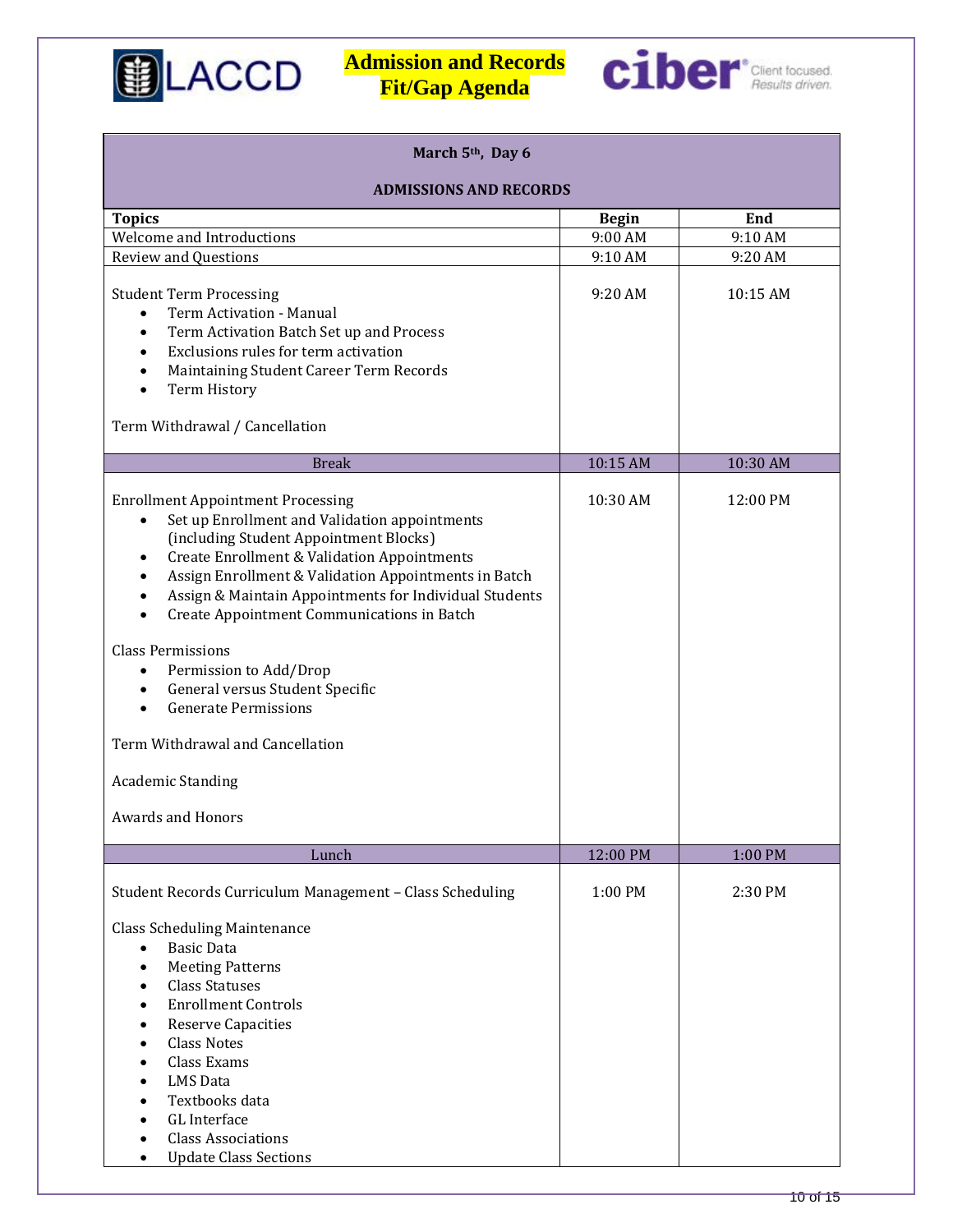| <b>Admission and Records</b><br><b>ACCD</b><br><b>Fit/Gap Agenda</b>                                                                                                                                                                                                        |         | ciber*Client focused. |
|-----------------------------------------------------------------------------------------------------------------------------------------------------------------------------------------------------------------------------------------------------------------------------|---------|-----------------------|
| Generate Exam Schedules<br><b>Global Notes</b><br>$\bullet$<br>Resource Queue Clean Up<br>$\bullet$<br><b>Class Event Table</b><br>$\bullet$<br><b>Combined Sections</b><br><b>Class Schedule Processes</b><br><b>Course and Class Roll</b><br>$\bullet$<br>Prior Term Copy |         |                       |
| <b>Break</b>                                                                                                                                                                                                                                                                | 2:30 PM | 2:45 PM               |
| <b>Class Rosters</b>                                                                                                                                                                                                                                                        | 2:45 PM | 3:45 PM               |
| <b>Attendance Tracking</b>                                                                                                                                                                                                                                                  |         |                       |
| Dynamic Class Dates                                                                                                                                                                                                                                                         |         |                       |
| Copy/Update Workload Process                                                                                                                                                                                                                                                |         |                       |
| Schedule Inquiries<br>Class Search<br>$\bullet$<br><b>Facility Search</b><br>$\bullet$<br><b>Class Facility Usage</b><br>$\bullet$                                                                                                                                          |         |                       |
| <b>Schedule Reports</b><br>Print Class Schedule<br>$\bullet$<br>Exam Code Table Report<br>$\bullet$<br>Class Notes Table Report<br>$\bullet$<br>Global Notes Table Report<br>$\bullet$                                                                                      |         |                       |
| Curriculum Management in Self Service                                                                                                                                                                                                                                       |         |                       |
| Search for Classes<br>$\bullet$                                                                                                                                                                                                                                             |         |                       |
| Class Schedule related Security                                                                                                                                                                                                                                             |         |                       |
| Review & Wrap up                                                                                                                                                                                                                                                            | 3:45 PM | 4:00 PM               |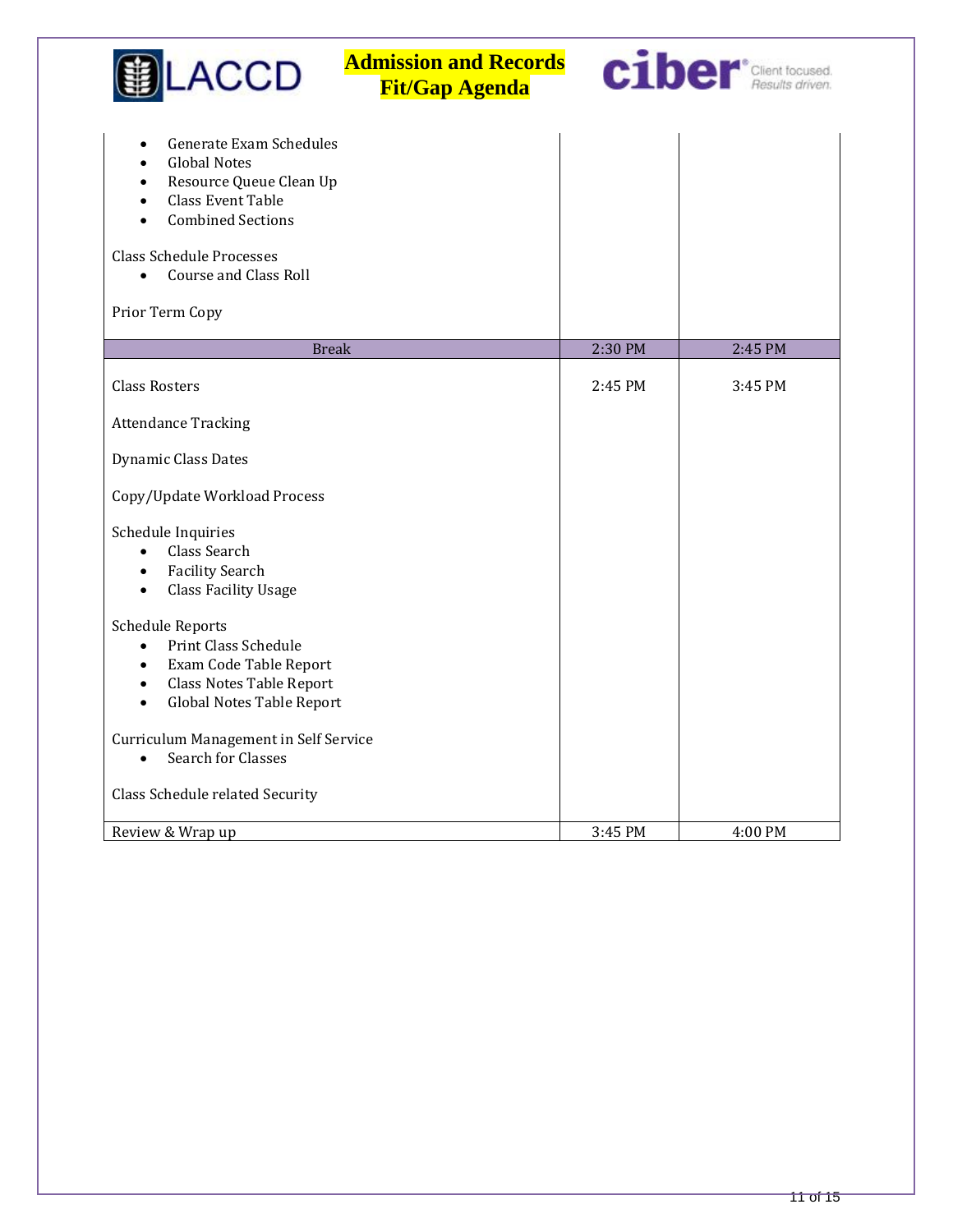



| March 6th, Day 7                                                                                                                                                                                                                                                                                                                                                                                                                                                                                                                                                                |              |          |  |
|---------------------------------------------------------------------------------------------------------------------------------------------------------------------------------------------------------------------------------------------------------------------------------------------------------------------------------------------------------------------------------------------------------------------------------------------------------------------------------------------------------------------------------------------------------------------------------|--------------|----------|--|
| <b>ADMISSIONS AND RECORDS</b>                                                                                                                                                                                                                                                                                                                                                                                                                                                                                                                                                   |              |          |  |
| <b>Topics</b>                                                                                                                                                                                                                                                                                                                                                                                                                                                                                                                                                                   | <b>Begin</b> | End      |  |
| Welcome and Introductions                                                                                                                                                                                                                                                                                                                                                                                                                                                                                                                                                       | 9:00 AM      | 9:10 AM  |  |
| <b>Review and Questions</b>                                                                                                                                                                                                                                                                                                                                                                                                                                                                                                                                                     | 9:10 AM      | 9:20 AM  |  |
| <b>Student Enrollment Processing</b><br><b>Current Business Practices and Process for student</b><br>enrollment<br><b>Enrollment Actions and Reasons</b><br>Quick Admit and Enroll<br><b>Enrollment Methods</b><br><b>Student OEE Enrollment</b><br><b>Mass Enrollment</b><br><b>Historical Course Enrollment</b>                                                                                                                                                                                                                                                               | 9:20 AM      | 10:15 AM |  |
| <b>Break</b>                                                                                                                                                                                                                                                                                                                                                                                                                                                                                                                                                                    | 10:15 AM     | 10:30 AM |  |
| Student Enrollment Processing cont'<br><b>Block Enrollment</b><br>$\bullet$<br><b>Wait List Processes</b><br><b>Enrollment Inquiries and Reports</b><br><b>Enrollment Request Search (Audit)</b><br>$\bullet$<br><b>Enrollment Summary</b><br>$\bullet$<br><b>Student Study List Report</b><br>$\bullet$<br><b>Class Roster and Class Roster Print</b>                                                                                                                                                                                                                          | 10:30 AM     | 12:00 PM |  |
| Lunch                                                                                                                                                                                                                                                                                                                                                                                                                                                                                                                                                                           | 12:00 PM     | 1:00 PM  |  |
| <b>Student Center Features in Self Service</b><br>View Appointments<br>$\bullet$<br>Course Planner and Enrollment Shopping Cart<br>$\bullet$<br>View Open Enrollment Dates<br>٠<br>View Class Schedule<br>View Course History<br><b>Enrollment, Waitlisting</b><br><b>Enrollment Verification</b><br>Transcripts<br>My Transfer Credit<br>Program Definition and Management*<br>Overview of new Program Enrollment<br>$\bullet$<br>Academic Item Registry<br>$\bullet$<br>Program Formats<br>Academic Progress Tracker<br><b>Student Cohorts</b><br>Course Groups<br>Enrollment | 1:00 PM      | 2:30 PM  |  |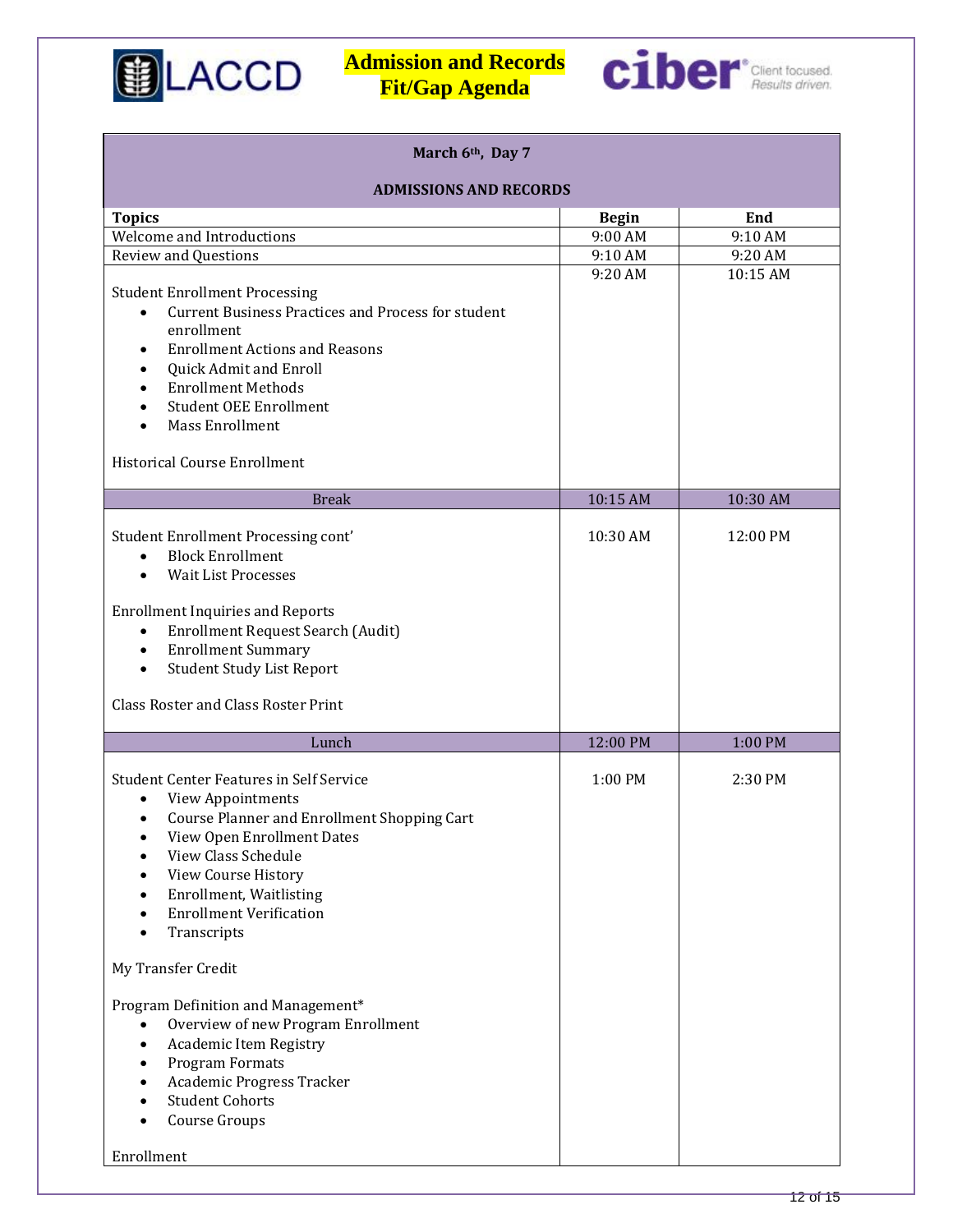

 $\overline{1}$ 

# **Admission and Records Fit/Gap Agenda**



 $\mathbf{r}$ 

| <b>Break</b>                                                                                                                                                                                                                                                                                                                          | 2:30 PM   | 2:45 PM           |
|---------------------------------------------------------------------------------------------------------------------------------------------------------------------------------------------------------------------------------------------------------------------------------------------------------------------------------------|-----------|-------------------|
| Grading<br>Current business practices and process for grading<br>students<br>Grade Roster Generation (manual and/or using batch<br>$\bullet$<br>process) for mid-term or final grades<br>Grade Entry using Self Service<br><b>Grade Posting</b><br>Student Incomplete grades and lapse<br><b>Grade Changes</b><br><b>Grade Review</b> | $2:45$ PM | $3:45$ PM         |
| Review & Wrap up                                                                                                                                                                                                                                                                                                                      | 3:45 PM   | $4:00 \text{ PM}$ |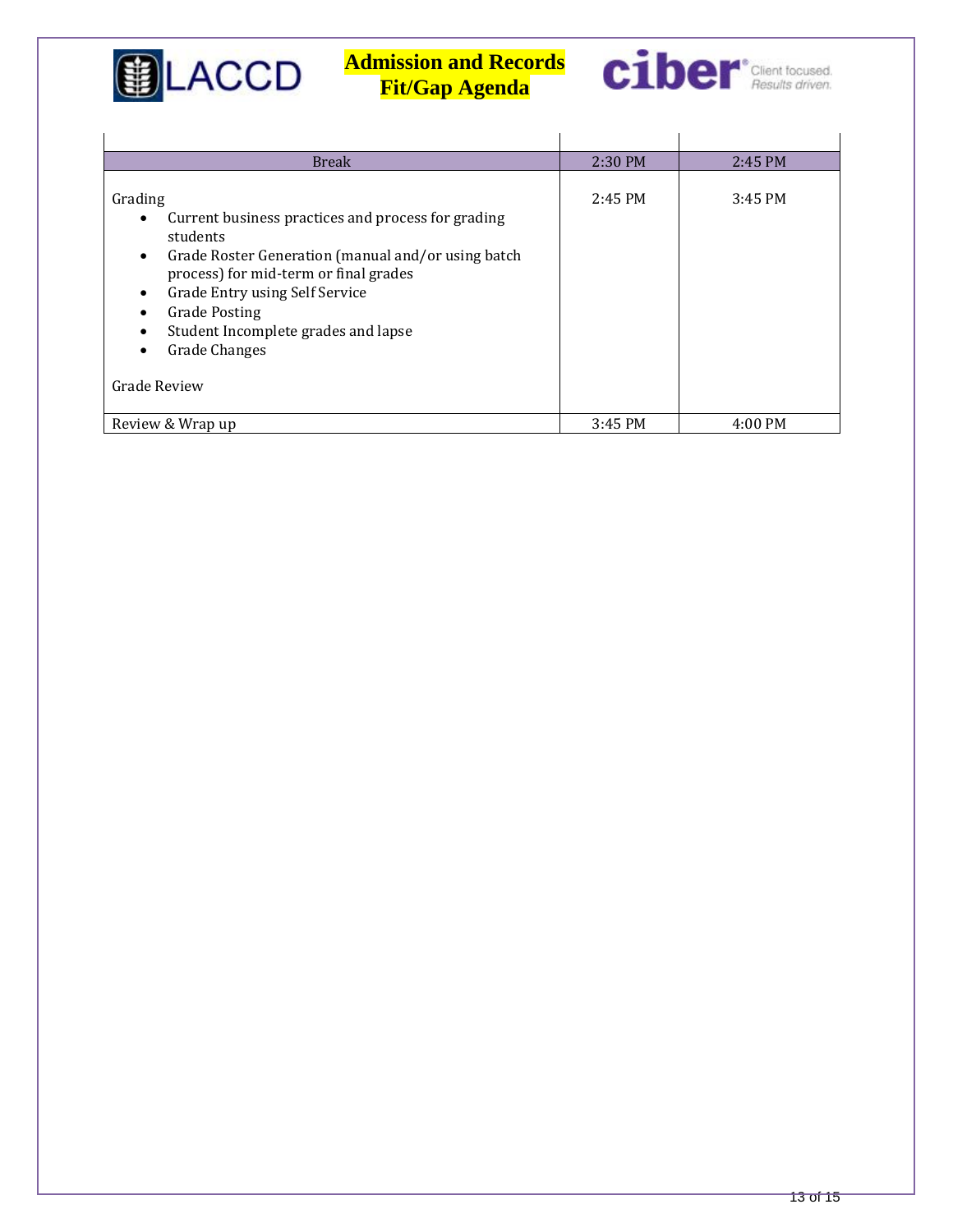



| March 7th, Day 8                                                                                                                                                                                                                                                                                                                                                                                                                                                                                                                                                                                                                                                                                                                                                                                |              |          |  |
|-------------------------------------------------------------------------------------------------------------------------------------------------------------------------------------------------------------------------------------------------------------------------------------------------------------------------------------------------------------------------------------------------------------------------------------------------------------------------------------------------------------------------------------------------------------------------------------------------------------------------------------------------------------------------------------------------------------------------------------------------------------------------------------------------|--------------|----------|--|
| <b>ADMISSIONS AND RECORDS</b>                                                                                                                                                                                                                                                                                                                                                                                                                                                                                                                                                                                                                                                                                                                                                                   |              |          |  |
| <b>Topics</b>                                                                                                                                                                                                                                                                                                                                                                                                                                                                                                                                                                                                                                                                                                                                                                                   | <b>Begin</b> | End      |  |
| Welcome and Introductions                                                                                                                                                                                                                                                                                                                                                                                                                                                                                                                                                                                                                                                                                                                                                                       | 9:00 AM      | 9:10 AM  |  |
| <b>Review and Questions</b>                                                                                                                                                                                                                                                                                                                                                                                                                                                                                                                                                                                                                                                                                                                                                                     | 9:10 AM      | 9:20 AM  |  |
| <b>Grading Inquiries and Reports</b><br>Grade Change Audit<br>$\bullet$<br><b>Student Grade Report</b><br>$\bullet$<br>Mid-Term Deficiency Report<br>$\bullet$<br>Print Grade Roster<br>$\bullet$<br><b>Grading in Self Service</b><br>View Student Grades (Student)<br>$\bullet$<br><b>Access Grade Rosters (Faculty)</b><br>$\bullet$<br><b>Student Records Security</b><br>Enrollment Security Table and Group Access Set Up<br>$\bullet$<br><b>Enrollment Security by Permission List</b><br>$\bullet$<br>Self Service Enrollment Permission List<br>$\bullet$<br><b>Enrollment Security for Administrators</b><br>Academic Org Security<br>٠<br><b>Program Action Security</b><br>$\bullet$<br>Student Group Security*<br>$\bullet$<br><b>Transcript Type/Report Security</b><br>$\bullet$ | 9:20 AM      | 10:15 AM |  |
| Mass User Security Replacement                                                                                                                                                                                                                                                                                                                                                                                                                                                                                                                                                                                                                                                                                                                                                                  |              |          |  |
| <b>Break</b>                                                                                                                                                                                                                                                                                                                                                                                                                                                                                                                                                                                                                                                                                                                                                                                    | 10:15 AM     | 10:30 AM |  |
| Transcripts<br>Transcript Types & Requests<br>$\bullet$<br><b>Transcript Text and Notes</b><br>٠<br><b>Batch Transcripts</b><br><b>Process Transcripts</b><br>$\bullet$<br><b>Electronic Transcripts</b><br>Purge processes<br><b>Transcripts in Self Service</b><br><b>XML Publisher</b>                                                                                                                                                                                                                                                                                                                                                                                                                                                                                                       | 10:30 AM     | 12:00 PM |  |
|                                                                                                                                                                                                                                                                                                                                                                                                                                                                                                                                                                                                                                                                                                                                                                                                 |              |          |  |
| Lunch                                                                                                                                                                                                                                                                                                                                                                                                                                                                                                                                                                                                                                                                                                                                                                                           | 12:00 PM     | 1:00 PM  |  |
| <b>Graduation Processing</b><br>Student Degrees Posting (and Set Up)<br>Degree Honors<br><b>Revoking Degrees</b><br>Degree Change Audit<br><b>Graduation Self Service</b><br>Apply for Graduation*Graduation Tracking<br>Candidate tracking                                                                                                                                                                                                                                                                                                                                                                                                                                                                                                                                                     | 1:00 PM      | 2:30 PM  |  |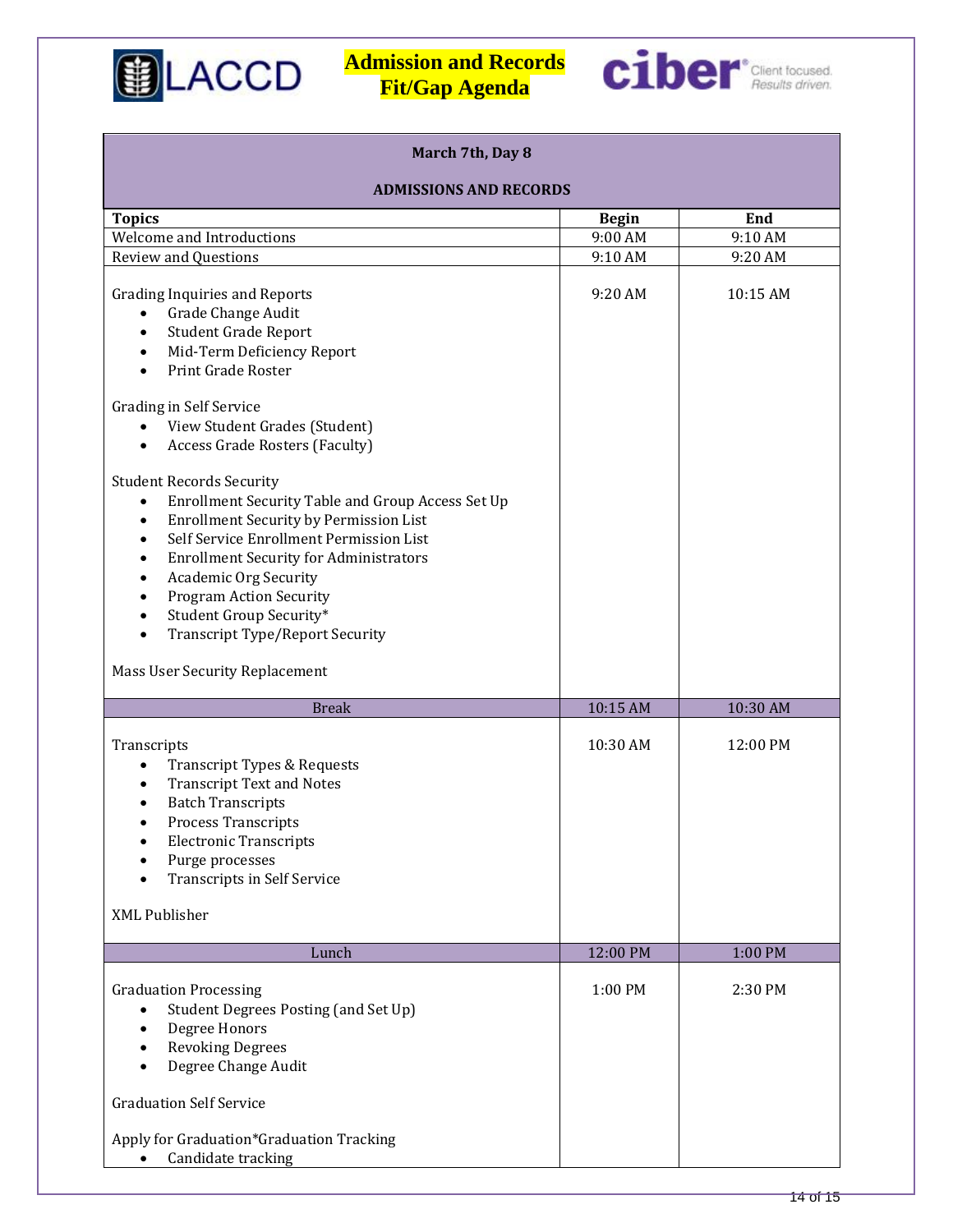| LACCD                                                                                                                            | <b>Admission and Records</b><br><b>Fit/Gap Agenda</b>                                                        |         | <b>Ciber</b> Client focused. |
|----------------------------------------------------------------------------------------------------------------------------------|--------------------------------------------------------------------------------------------------------------|---------|------------------------------|
| <b>Updating Academic Program of Candidates</b><br>Posting degrees<br><b>Graduation reporting</b><br>Self Service Degree Progress |                                                                                                              |         |                              |
|                                                                                                                                  | <b>Break</b>                                                                                                 | 2:30 PM | 2:45 PM                      |
| <b>Student Records Interfaces</b><br>$\bullet$<br><b>Student Records Reports</b><br>$\bullet$<br>& Wrap up                       | Review of known interfaces related to SR processes<br>Review of known reports related to SR processes Review | 2:45 PM | 3:45 PM                      |
| Conversion                                                                                                                       |                                                                                                              |         |                              |
| Review & Wrap up                                                                                                                 |                                                                                                              | 3:45 PM | 4:00 PM                      |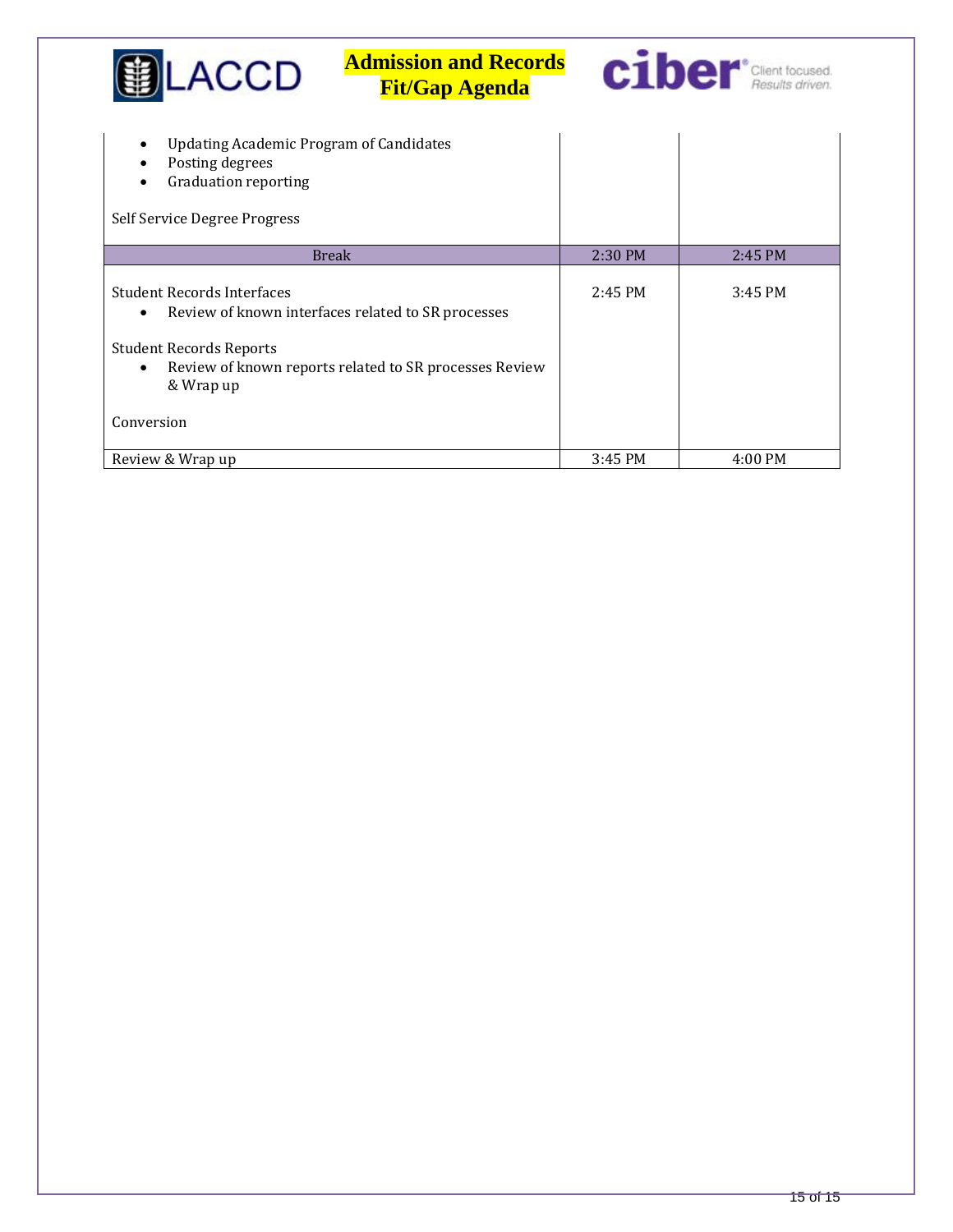



#### **Session Objectives**

- To present an overview of the Financial Aid foundation tables.
- To review the LACCD requirements for Financial Aid.
- To review and document the objectives for Financial Aid and their associated impacts so they are well understood.
- To design a working model and document all configuration decisions.
- To identify and document any issues which require follow up action or decisions.

#### **Session Expectations**

- This will be a deliberate, detailed process and we need your active participation to ensure all business needs are articulated and defined. Everyone on the team has an obligation to speak up.
- Our focus is on moving forward into the new system not trying to replicate the existing system. We will work with each other to achieve this.
- When considering fits and gaps with your business processes, try to think about what your needs are as opposed to just "the way your institution does things now." Remember that many of your institution's current business practices are based on internal rules that developed over time. These may not be based on federal, state or local requirements or other best practices. This process will include asking why you do things differently than they are presented in PeopleSoft, to confirm how to best resolve these gaps.
- This project will involve some amount of cultural shift whereby the functional staff assumes more ownership for configuration than they have now. This may mean you need to think through parts of the process you haven't had to worry about before, and it also means changes in the way functional and technical team members interact.
- We will use a timekeeper to ensure that we keep on track with the agenda. We will use a "parking lot" to track items that can or should be deferred for later follow up.
- If you cannot make the meeting, you need to find someone to be present, make decisions, and give updates for you.
- Ciber staff will document the results of the session for incorporation into the final Fit/Gap document.
- All project and other documents will be posted to the Project PMRx site.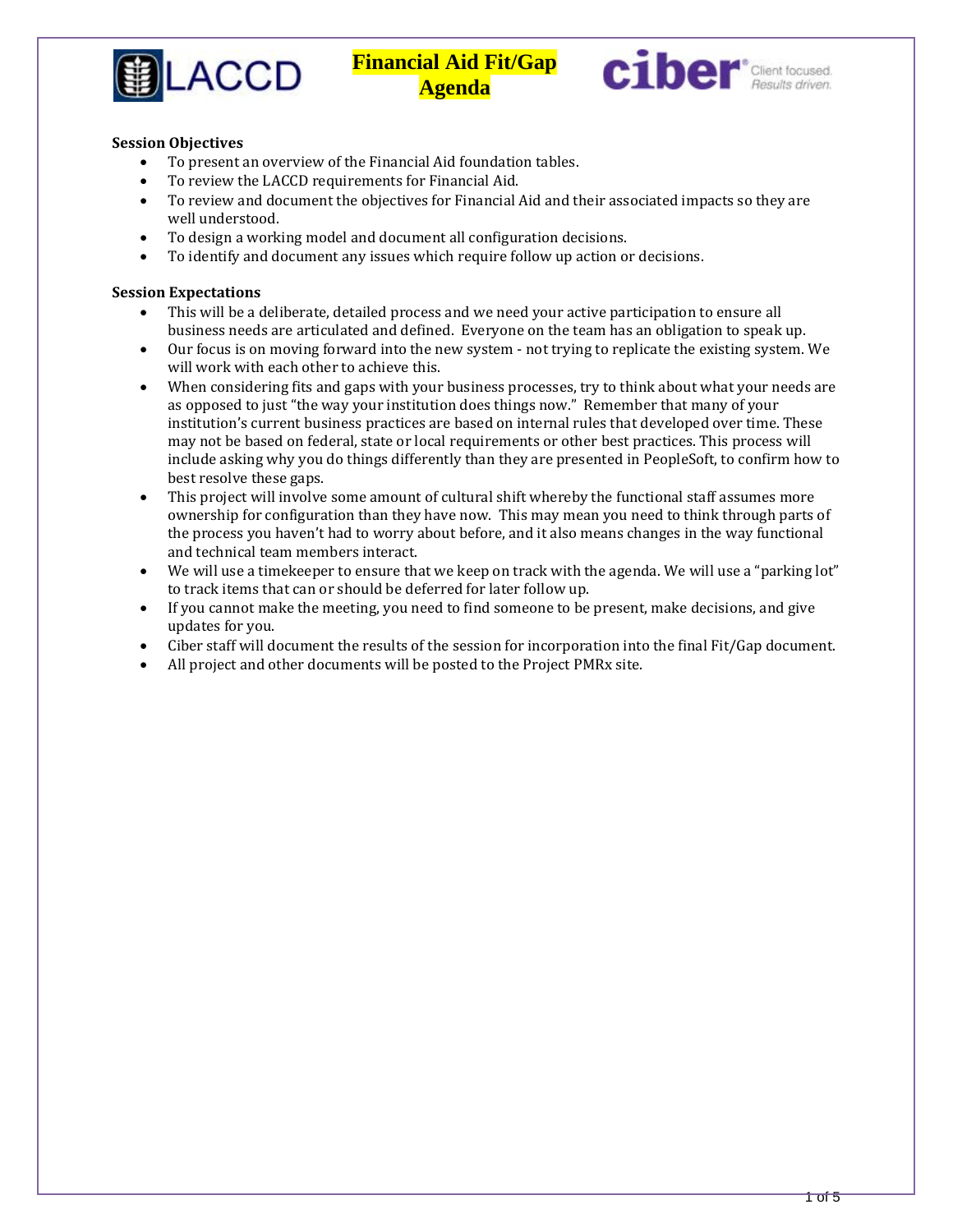



| Agenda                |                             |  |
|-----------------------|-----------------------------|--|
| <b>Meeting Dates:</b> | March $4th - 7th$           |  |
| Location:             |                             |  |
| <b>Facilitator:</b>   | John Tinney - Sheena Porter |  |
| Attendees:            | Financial Aid Leads         |  |
|                       |                             |  |

| March 4th, 2013 Day 1                                                                                                                                                          |              |           |  |
|--------------------------------------------------------------------------------------------------------------------------------------------------------------------------------|--------------|-----------|--|
| <b>FINANCIAL AID</b>                                                                                                                                                           |              |           |  |
| <b>Topics</b>                                                                                                                                                                  | <b>Begin</b> | End       |  |
| Welcome and Introductions/Session Expectations                                                                                                                                 | 9:00 AM      | 9:30 AM   |  |
| <b>ISIR Processing</b><br><b>ISIR Load</b><br>$\bullet$<br><b>Suspense Management</b><br>٠<br><b>ISIR Corrections</b><br>$\bullet$<br><b>INAS</b> (Need Analysis)<br>$\bullet$ | $9:30$ AM    | 10:30 AM  |  |
| <b>Break</b>                                                                                                                                                                   | 10:45 AM     | 11:00 AM  |  |
| Aid Year Activation<br>Financial Aid Term Build                                                                                                                                | $11:00$ AM   | 11:45 PM  |  |
| Lunch                                                                                                                                                                          | 12:00 PM     | 1:00 PM   |  |
| <b>Budgets</b><br>Online Build<br>$\bullet$<br><b>Batch Build</b>                                                                                                              | $1:00$ PM    | $2:30$ PM |  |
| <b>Break</b>                                                                                                                                                                   | 2:30 PM      | 2:45 PM   |  |
| Verification                                                                                                                                                                   | 2:45 PM      | 3:45 PM   |  |
| Review & Wrap up                                                                                                                                                               | 3:45 PM      | 4:00 PM   |  |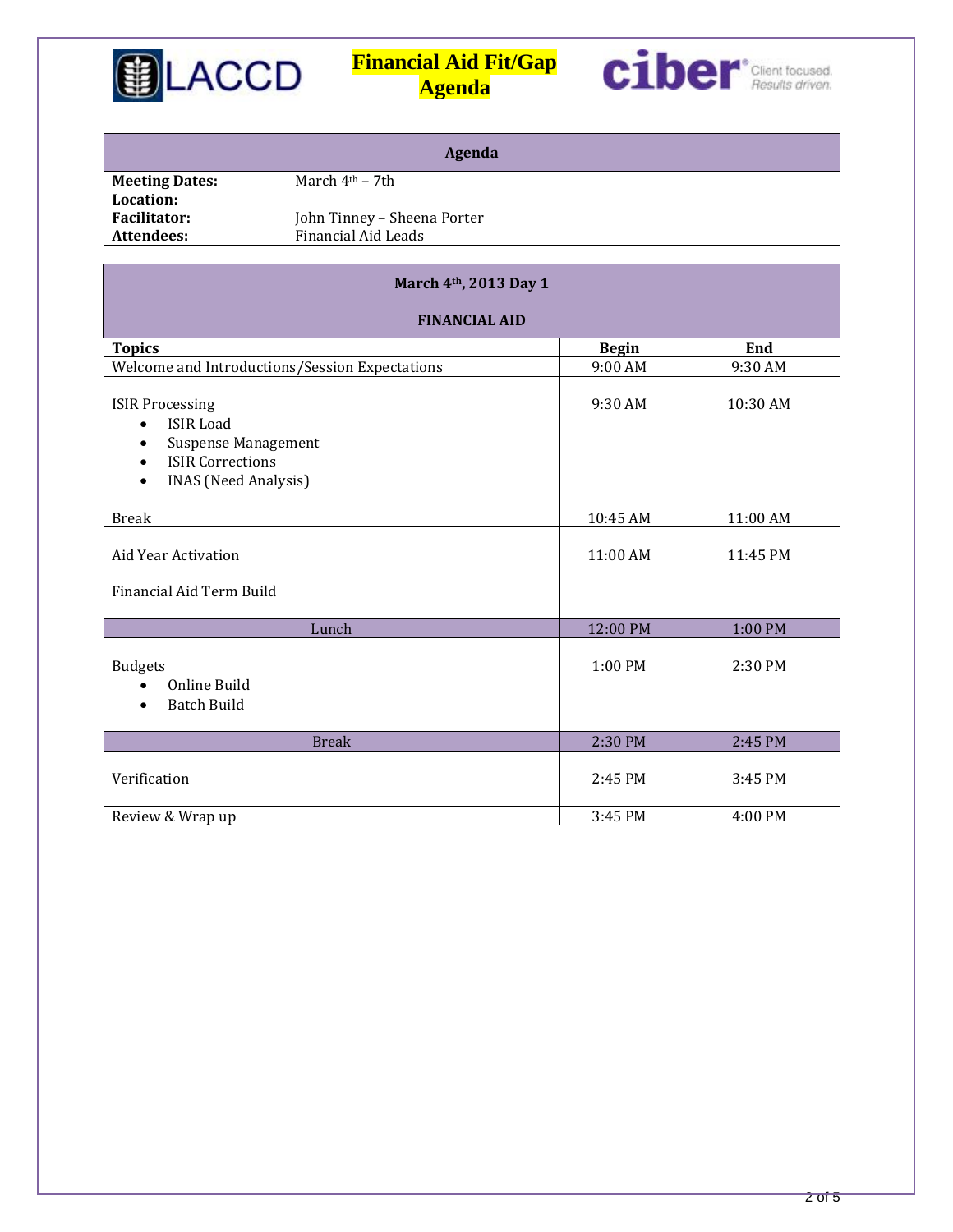



| March 5th, 2013, Day 2                                                                                                           |              |           |  |
|----------------------------------------------------------------------------------------------------------------------------------|--------------|-----------|--|
| <b>FINANCIAL AID</b>                                                                                                             |              |           |  |
| <b>Topics</b>                                                                                                                    | <b>Begin</b> | End       |  |
| Welcome and Introductions                                                                                                        | 9:00 AM      | 9:10 AM   |  |
| <b>Review and Questions</b>                                                                                                      | 9:10 AM      | 9:20 AM   |  |
| Awarding and Packaging<br>Packaging Methodology<br>$\bullet$<br>Packaging Status Summary<br>$\bullet$                            | 9:20 AM      | 10:30 AM  |  |
| <b>Break</b>                                                                                                                     | 10:30 AM     | 10:45 AM  |  |
| Awarding and Packaging (continued)<br>Packaging Selection<br>$\bullet$<br><b>Mass Packaging</b><br>$\bullet$                     | $10:45$ AM   | 11:45 PM  |  |
| <b>Online Packaging</b>                                                                                                          |              |           |  |
| Lunch                                                                                                                            | 12:00 PM     | 1:00 PM   |  |
| Awarding and Packaging (continued)<br>External Award Load (from file)<br>$\bullet$<br>External Award Load (from SF)<br>$\bullet$ | 1:00 PM      | 2:30 PM   |  |
| <b>Break</b>                                                                                                                     | 2:30 PM      | 2:45 PM   |  |
| Repackaging<br>Repackaging Methodology<br>$\bullet$<br>Repackaging Selection<br>Mass Repackaging                                 | $2:45$ PM    | $3:45$ PM |  |
| Review & Wrap up                                                                                                                 | 3:45 PM      | 4:00 PM   |  |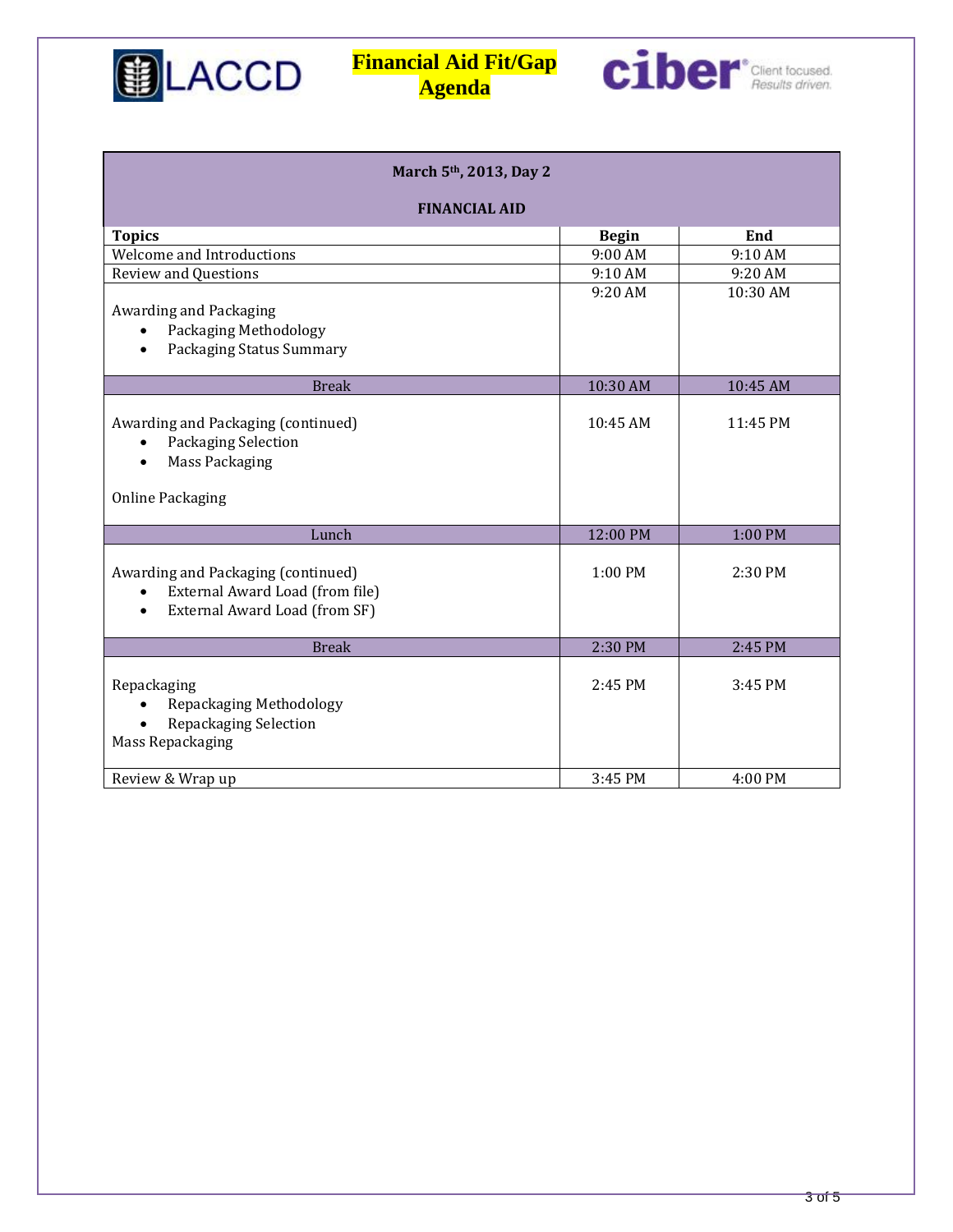



| March 6th, 2013, Day 3                                                                                                                |              |          |  |
|---------------------------------------------------------------------------------------------------------------------------------------|--------------|----------|--|
| <b>FINANCIAL AID</b>                                                                                                                  |              |          |  |
| <b>Topics</b>                                                                                                                         | <b>Begin</b> | End      |  |
| Welcome and Introductions                                                                                                             | 9:00 AM      | 9:10 AM  |  |
| <b>Review and Questions</b>                                                                                                           | 9:10 AM      | 9:20 AM  |  |
| <b>COD Processing</b><br>Pell<br>$\bullet$<br>Direct Loans<br>$\bullet$<br>Reports<br>$\bullet$<br>Reconciliation<br>$\bullet$<br>SAP | 9:20 AM      | 10:15 AM |  |
| <b>Break</b>                                                                                                                          | 10:15 AM     | 10:30 AM |  |
| <b>R2T4</b><br>Work Study<br><b>Commonline Processing (Private Loans)</b>                                                             | 10:30 AM     | 11:45 PM |  |
| Lunch                                                                                                                                 | 12:00 PM     | 1:00 PM  |  |
| 3C's<br>Checklists<br>$\bullet$<br>Communications<br>Comments                                                                         | 1:00 PM      | 2:30 PM  |  |
| <b>Break</b>                                                                                                                          | 2:30 PM      | 2:45 PM  |  |
| 3C's Continued<br>3C Group Security<br>$\bullet$<br>Authorization<br>Disbursement<br><b>NSLDS</b>                                     | 2:45 PM      | 3:45 PM  |  |
| Review & Wrap up                                                                                                                      | 3:45 PM      | 4:00 PM  |  |